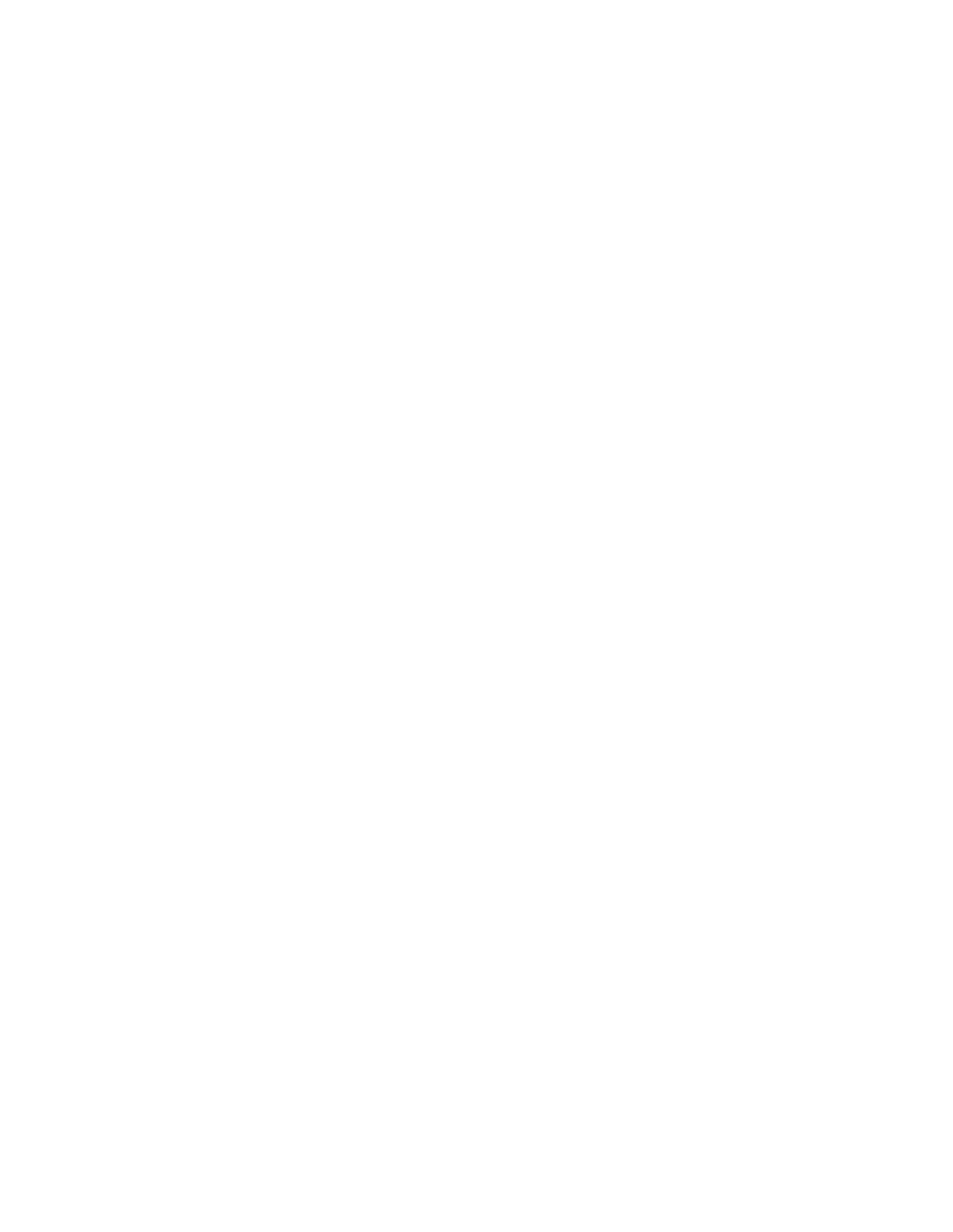# **IMF Working Paper**

European Department

# **Does Money Growth Granger-Cause Inflation in the Euro Area? Evidence from Out-of-Sample Forecasts Using Bayesian VARs<sup>1</sup>**

# **Prepared by Helge Berger Free University Berlin, International Monetary Fund, and CESifo and Pär Österholm Uppsala University and International Monetary Fund**

Authorized for distribution by Jörg Decressin

March 2008

### **Abstract**

**This Working Paper should not be reported as representing the views of the IMF.** The views expressed in this Working Paper are those of the author(s) and do not necessarily represent those of the IMF or IMF policy. Working Papers describe research in progress by the author(s) and are published to elicit comments and to further debate.

We use a mean-adjusted Bayesian VAR model as an out-of-sample forecasting tool to test whether money growth Granger-causes inflation in the euro area. Based on data from 1970 to 2006 and forecasting horizons of up to 12 quarters, there is surprisingly strong evidence that including money improves forecasting accuracy. The results are very robust with regard to alternative treatments of priors and sample periods. That said, there is also reason not to overemphasize the role of money. The predictive power of money growth for inflation is substantially lower in more recent sample periods compared to the 1970s and 1980s. This cautions against using money-based inflation models anchored in very long samples for policy advice.

JEL Classification Numbers: *E47, E52, E58* 

 $\overline{a}$ 

Keywords: Bayesian VAR, Out-of-sample Forecasting, Granger Causality, Monetary Aggregates, Inflation, Monetary Policy, European Central Bank.

Author's E-Mail Address: helge.berger@fu-berlin.de

<sup>&</sup>lt;sup>1</sup> Both authors thank the IMF for its hospitality. Österholm gratefully acknowledges financial support from Jan Wallander's and Tom Hedelius' Foundation. Katrin Assenmacher-Wesche, Martin Cihak, Michael Ehrmann, Emil Stavrev, Henning Weber, as well as seminar participants at the IMF gave helpful comments and suggestions. The views expressed in this paper are those of the authors and do not necessarily represent those of the IMF or IMF policy.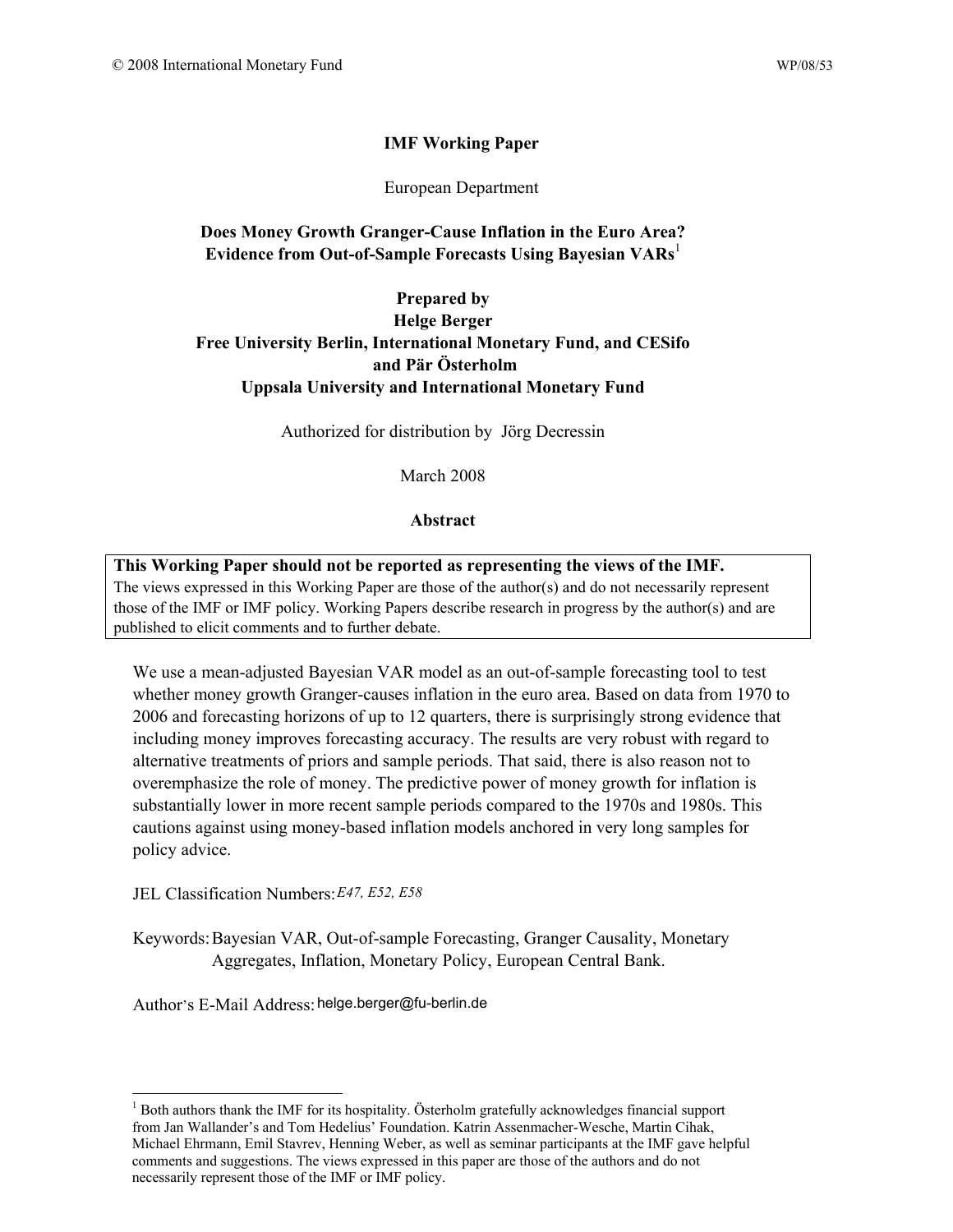|             | Contents                                                                 | Page |
|-------------|--------------------------------------------------------------------------|------|
| $I_{\cdot}$ |                                                                          |      |
| П.          |                                                                          |      |
| III.        |                                                                          |      |
| IV.         |                                                                          |      |
| V.          |                                                                          |      |
| VI.         |                                                                          |      |
|             | Figure<br>2. Difference in RMSE at Different Forecasting Horizon Between |      |
|             |                                                                          |      |
| 3.          |                                                                          |      |
| 4.          |                                                                          |      |
| 5.          | Difference in RMSE at Different Forecasting Horizon Between Univariate   |      |
| 6.          | Difference in RMSE at Different Forecasting Horizon Between              |      |
| 7.          | Difference in RMSE at Different Forecasting Horizon Between Univariate   |      |
| 8           | Difference in RMSE at Different Forecasting Horizon Between Trivariate   |      |
| 9.          |                                                                          |      |
|             |                                                                          |      |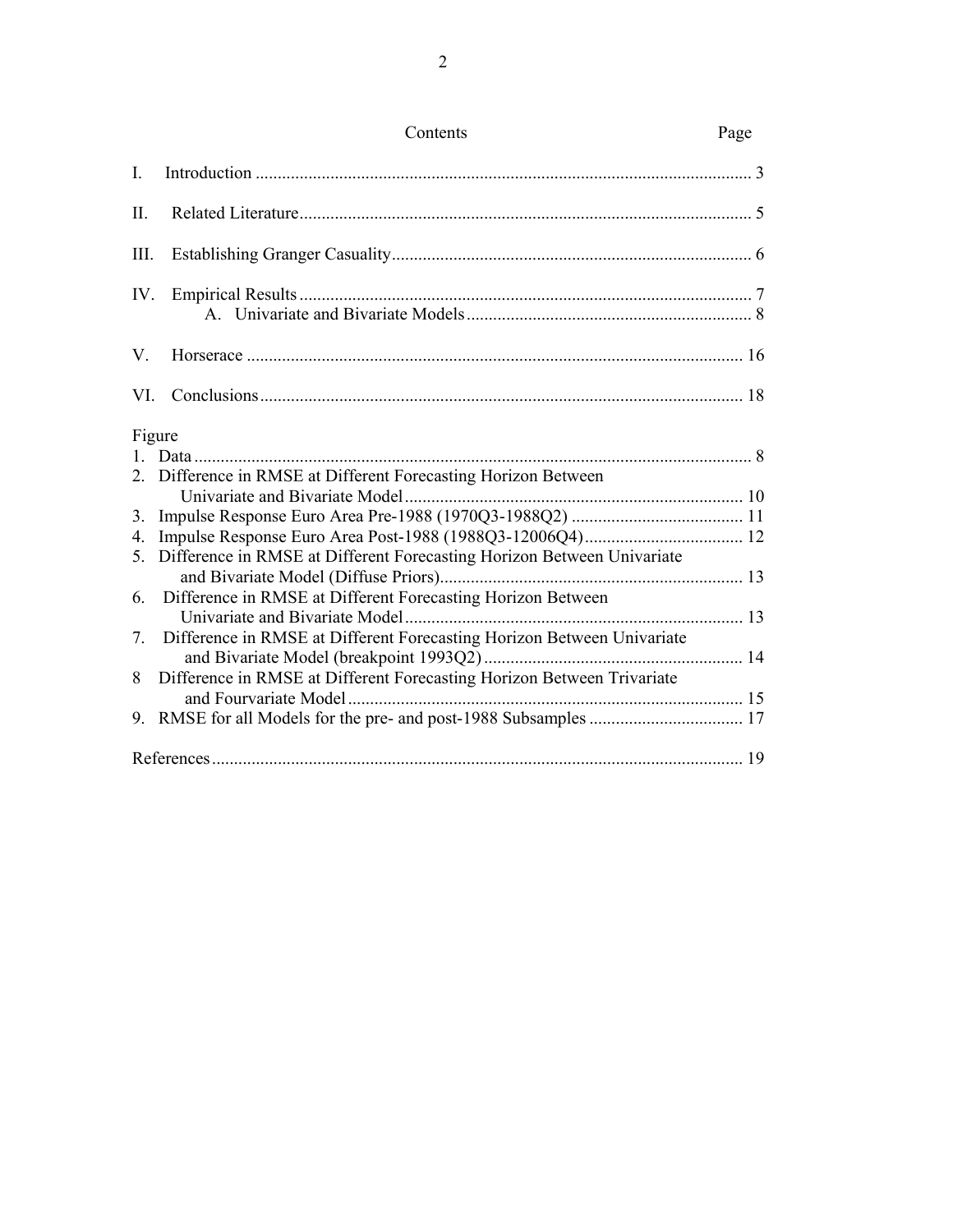#### **I. INTRODUCTION**

There is an interesting debate on the role of money in monetary policy. While it would seem natural that central banks charged with keeping inflation at bay should be concerned with controlling money growth, Woodford (2003, 2007a) makes a strong theoretical argument for focusing on interest rate setting alone.<sup>2</sup> On the other hand, McCallum (2001, p. 4) stresses that "*it would be wrong to view [models] without any monetary aggregate… as representing a non-monetary model*." Moreover, Nelson (2003) and Gerlach (2004) argue that money contributes theoretically and empirically to our understanding of inflation dynamics and should, thus, remain an integral part of modern monetary policy. The debate has considerable policy implications because of the European Central Bank's (ECB) strong focus on monetary analysis in its policy framework (ECB 2003).

The case for a cashless economy is based on the current generation of New Keynesian (or Wicksellian) dynamic general equilibrium models, which have become the workhorse of modern monetary economics. In these models, money plays little or no role, being introduced almost as an afterthought to provide a unit of account (Woodford 2003, Galí and Gertler 2007). In a fully separable money-in-utility framework, households will demand real balances along the lines of a standard money demand function, but monetary developments have no short-run effects on the output gap or inflation. Monetary policy influences the economy through the interest rate and its impact on consumption and investment decisions alone. And while interest rate control presupposes control of the money supply, the central bank will supply money elastically at the set rate. As a consequence, changes in real balances will be independent of aggregate demand. In short, as Woodford (2007a) concludes, in this class of models there is "*no compelling reason to assign a prominent role to monetary aggregates in the conduct of monetary policy*."

Those arguing in favor of a more prominent role of money stress the lack of generality of the New Keynesian model. For instance, Christiano and Rostagno (2002) and Goodfriend and McCallum (2007) develop extensions of the Wicksellian model including a banking sector that suggest a more explicit role of money in the monetary policy process. And Nelson (2002), Ireland (2004), and Andrés *et al*. (2006) all stress that non-separability of money in the utility function of households will introduce a causal link (however large) from monetary aggregates to the output gap and inflation.<sup>3</sup> Finally, money would be a leading indicator variable for central banks if money demand was forward-looking and, thus, leading output and inflation developments. As Andrés *et al*. (2007) show, this will be the case in the presence of adjustment costs for real balances and/or if money enters the utility function non-separable and consumption is habit-persistent.<sup>4</sup>

 $^2$  See also Galí *et al.* (2004).

<sup>&</sup>lt;sup>3</sup> Money influences inflation through two channels. Non-separability introduces money as an argument into the dynamic AD equation because it enters the consumption Euler equation. For the same reason, money may enter the stochastic discount factor of price-setting firms and, thus, the dynamic AS equation. McCallum (2000) argues, however, that these effects tend to be small under plausible specifications of the utility function. Similarly, in his discussion of the cashless limiting economy, Woodford (2003) argues that money is required for only a small fraction of transactions and these effects can be neglected in the limit.

<sup>&</sup>lt;sup>4</sup> Orphanides (2003), among others, argues that money could also be relevant for informational reasons, for instance, if monetary developments reflect unobservable output movements. However, since any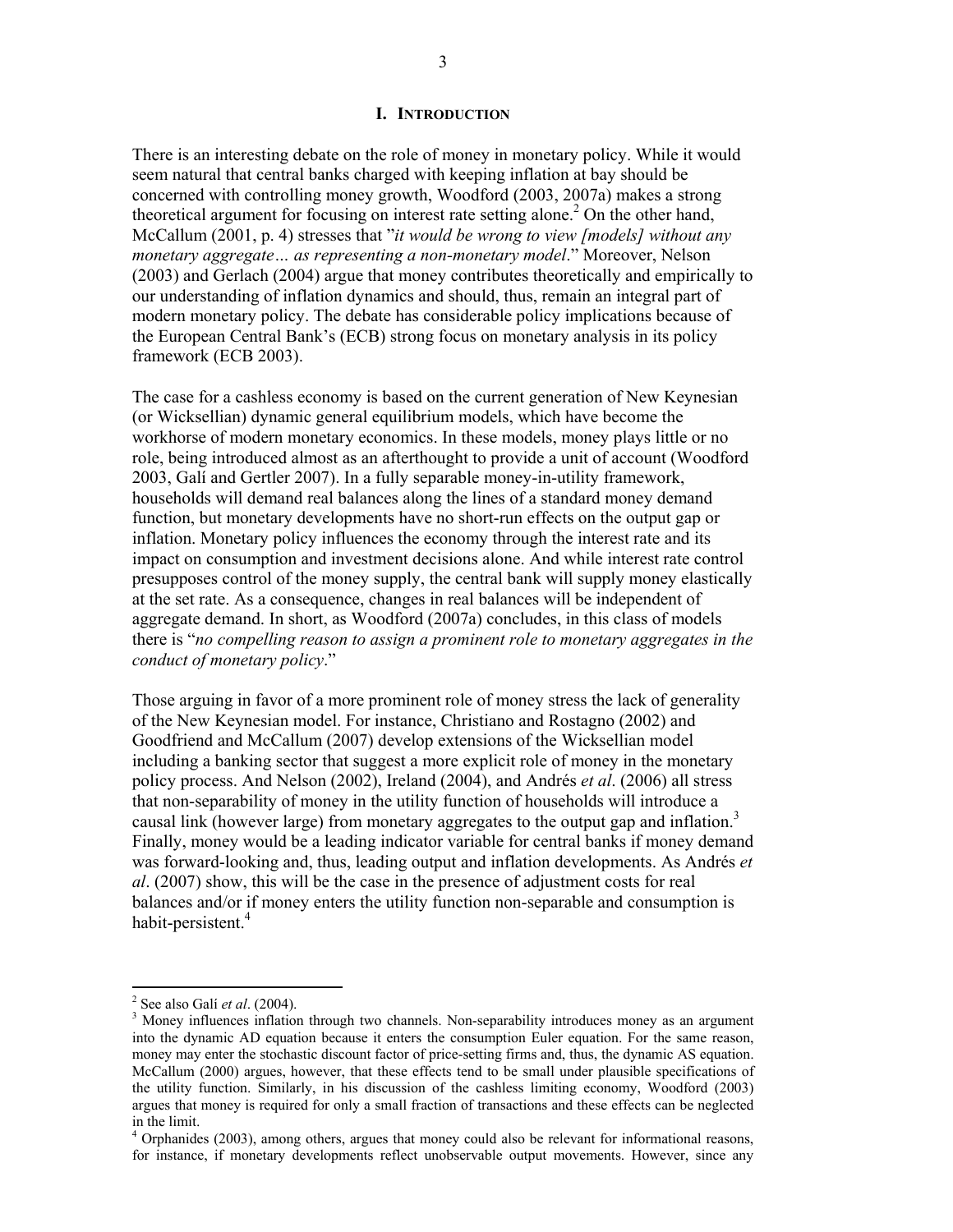With something to be said for both sides of the argument, there is an increased interest in empirical research—with distinctively mixed results. For instance, Kremer *et al*. (2003) find evidence for the non-separability of money and consumption in an estimated New Keynesian model for German data, while Ireland (2004) for the US and Andrés *et al.* (2006) reject the assumption for the euro area.<sup>5</sup> Jones and Stracca (2006, p. 9), using a non-parametric approach for the euro area, conclude that additive separability seems to hold "*most of the time*", even though non-separability cannot be rejected for their full sample period.<sup>6</sup> There is, however, some evidence supporting the idea of a forward-looking money demand in the UK, US, and euro area (Andrés *et al*. 2007). Turning to non-structural approaches, Assenmacher-Wesche and Gerlach (2006, 2007), among others, argue that longer-run movements in money growth (appropriately filtered) influence euro area inflation in a Phillips-curve framework.<sup>7</sup> However, the tight correlations between money and inflation found in this strand of the literature usually require data smoothing over long periods (OECD 2007).<sup>8</sup> Finally, de Grauwe and Polan (2005) have raised some doubts concerning the robustness of the long-run relation between money and prices in low inflation environments.

In more than one way, however, the most interesting empirical question may be whether money improves out-of-sample forecasts of inflation other than in the very long run. From a theoretical perspective, out-of-sample forecasts have been called the "*sound and natural approach*" to causality testing in a multivariate environment (Ashley *et al*. 1980, p. 1149), where more traditional Granger tests are difficult to administer. In addition, out-of sample forecasting is undoubtedly the relevant approach from an applied policy perspective. Central banks are ultimately interested in whether money contributes to their ability to predict inflation at horizons of roughly up to two or three years. And while the within-sample properties of an empirical model will help uncovering, for instance, the various channels through which money may influence inflation, its out-of-sample properties will help monetary policy to predict future inflation.

In this paper, we employ a state-of-the-art forecasting tool to test whether money Granger causes inflation. Using a mean-adjusted Bayesian vector autoregressive (BVAR) approach—which, to our knowledge, has not previously been applied to the problem—we find that money contributes at a relevant scale and robustly to the simulated out-of-sample forecast of euro area inflation.<sup>9</sup> The result is somewhat

impact money may have on inflation would be through the interest rate reaction of the central bank, there may be less room for an independent empirical relation between money and inflation in this case.

<sup>&</sup>lt;sup>5</sup> While all three papers use a similar methodology, Kremer *et al.*'s (2003) solution techniques deviates from Ireland (2004) and Andrés *et al*. (2006) in that it does not force a non-explosive, stable solution, but freely estimates the inflation coefficient in the Taylor rule.

<sup>6</sup> The full sample period runs 1991-2005.

<sup>&</sup>lt;sup>7</sup> Their results mirror earlier findings, including for other currency areas, going back to Lucas (1980). See, for example, Benati (2005), Gerlach (2003), Jaeger (2003), Neumann (2003), Christiano and Fitzgerald (2003), or Backhus and Kehoe (1992).

<sup>&</sup>lt;sup>8</sup> In addition, Nelson (2002), Ireland (2004), and Woodford (2007b) argue that, from a theoretical point of view, these long-run correlations are well compatible with the implications of the standard New Keynesian model, which, however, rejects a causal or forward-looking role of money growth for output and inflation.

 $9<sup>9</sup>$  No extensive real-time data set is available for the euro area for our sample period. Lacking such a data set, our out-of-sample framework (only) simulates real-time forecasting conditions. This is, however, not likely to matter much since revisions to money growth and inflation—in the cases when they even exist tend to be minor; see, for example, Orphanides (2001). However, not even when output growth is used in models in this paper do we believe that our results are likely to be misleading, since the models that are being compared will have the same kind of "misspecification" with respect to this issue.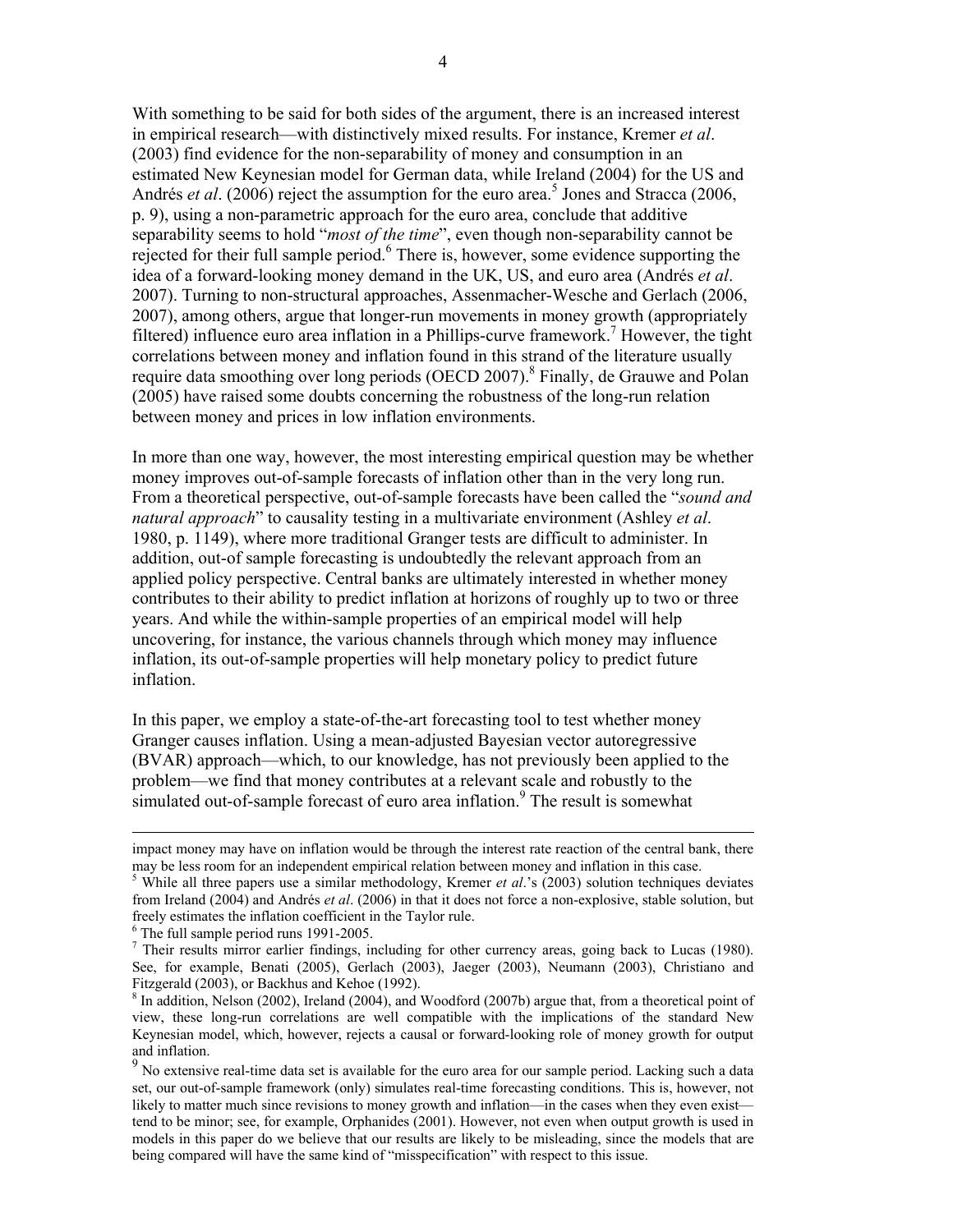surprising given the ambivalence of some of the existing empirical findings (as well as the strength of some of the theoretical positions). There is a positive marginal contribution of money both to the out-of-sample forecasting accuracy of univariate inflation models and to trivariate models comprising inflation, output, and interest rates. Quantitatively, however, the improvements in forecasting accuracy tend to be small, in particular in more recent subperiods and compared to the trivariate model. All results are robust to changes in the sample period and do not depend on particular assumptions about priors. Finally, we find that the question of whether fourvariate forecasting model or bivariate models (both including money) should be preferred depends on the sample and the time horizon of the inflation forecast.

The rest of the paper is organized as follows. Section 2 briefly reviews the empirical literature closest to our own approach. Section 3 elaborates on the principles of establishing Granger causality in an out-of-sample framework. Section 4 discusses the BVAR model as well as our main empirical results, including various robustness checks. Section 5 compares the forecasting performance of the various models in a horserace. Section 6 concludes.

## **II. RELATED LITERATURE**

Our out-of-sample approach based on BVAR models is most closely related to the literature that explores the links between money and inflation from a causality or forecasting perspective. As to within-sample exercises, for instance, Assenmacher-Wesche and Gerlach (2006) investigate Granger causality between money and inflation in the euro area at different frequencies. They find that their measure of causality running from money to inflation peaks at frequencies lower than 5 years.

There are a number of recent papers looking at the importance of monetary aggregates in simulated out-of-sample inflation forecasts. For example, Hofmann (2006) performs a forecasting horserace with a number of inflation models, including conventional bivariate VARs with various monetary indicators. His results—broadly in line with Nicoletti-Altimari (2001)—suggest a rather limited contribution of money to inflation forecasts at horizons shorter than two years, but forecasting improvements over a simple univariate AR model at longer horizons.<sup>10</sup> This is compatible with results for the US in Bachmeier and Swanson (2005), who report that money marginally improves forecasting performance of a bivariate VAR model for horizons exceeding one year over the univariate model. However, Hale and Jordà (2007), in a recent note, come to different conclusions comparing the contribution of monetary aggregates to out-ofsample inflation forecasts in the US and the euro area. They find that the forecast gains of including money in a simple forecasting equation, to the extent that they exist, are toward the very short-term of two quarters or  $less.$ <sup>11</sup>

<sup>&</sup>lt;sup>10</sup> Hofmann (2006) also reports that forecasting performance of a combination of monetary models or indicators is somewhat better (at shorter horizons). Scharnagl and Schumacher (2007) come to broadly similar results using Bayesian model averaging techniques. The interpretation of these findings is complicated somewhat by the combination of a large number of overlapping approaches, including, for instance, various monetary aggregates, the so-called p-star model, trend variables and low-frequency indicators.

<sup>&</sup>lt;sup>11</sup> The sample considered are: Nicoletti-Altimari (2001): 1980-2000, with forecasts evaluated over 1992-2000; Hofmann (2006) 1980 (1985 for some)-2005, with the forecasting period restricted to 1999-2005; Bachmeier and Swanson (2005): 1979-1992 and 1993-2003, without an explicit restriction of the testing period; Hale and Jordà (2007): euro area 1977-2006, US 1984-2007, also without a discussed restriction.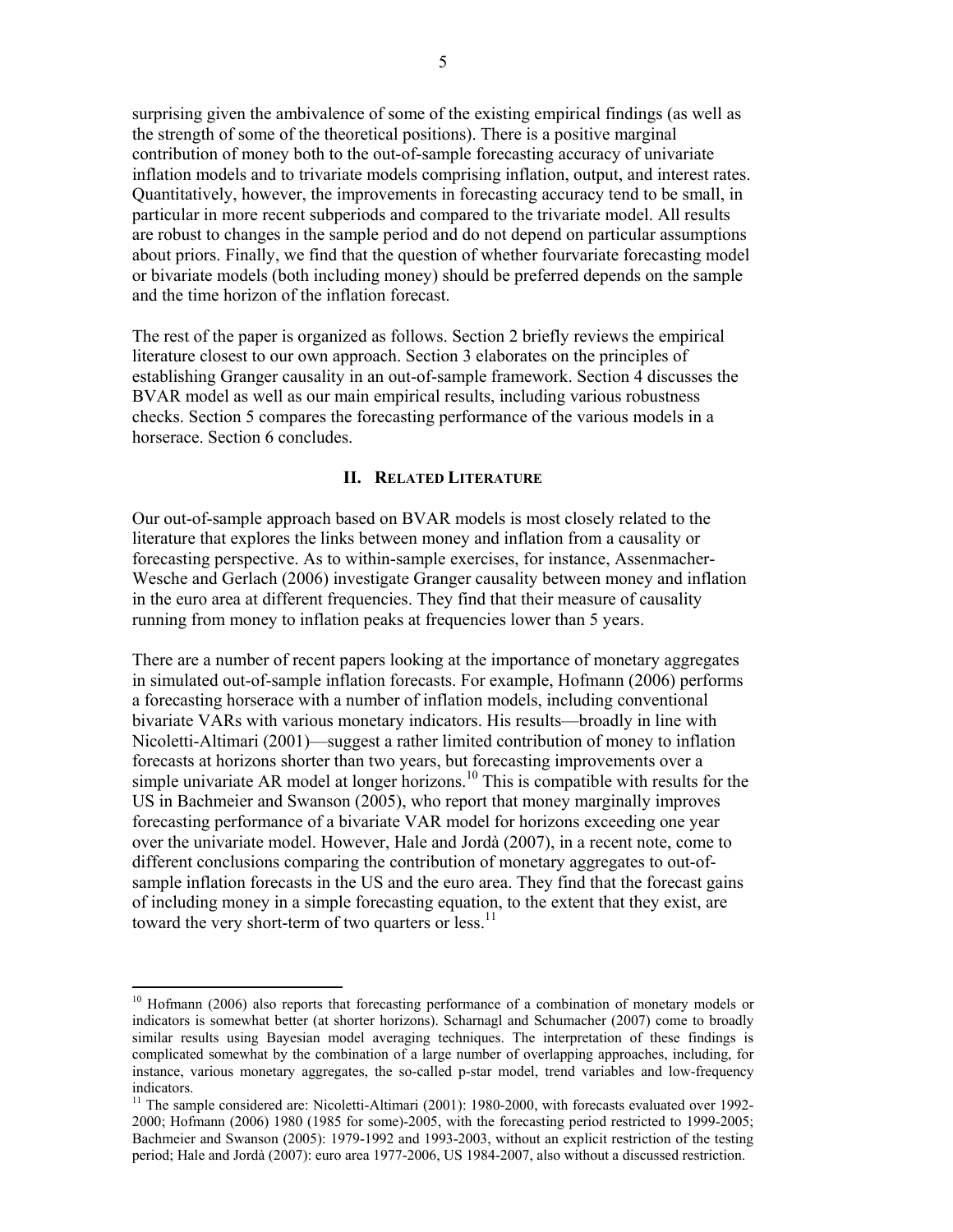There is also some discussion about the appropriate way to model the VARs dominating the recent empirical literature. As, among others, Adolfson *et al*. (2007) have pointed out, a problem of conventional VARs is over-parameterization. As a rule, a large number of parameters needs to be estimated, which is likely to deteriorate forecasting performance. At the same time, VARs are appealing as their flexibility provide for a good description of the data generating process. One way out of the dilemma is to use BVARs, which shrink parameters using priors, thereby reducing the problem of overparameterization (see, for example, Doan *et al*. 1984, Litterman 1986). Another problem shared by VAR and (to a lesser degree) BVAR models, especially at longer horizons, is that forecasts sometimes converge at implausible levels. This issue was recently addressed by Villani (2005), who suggests a BVAR specification which allows an informative prior distribution to be specified for the steady state of the variables in the system. This methodology has been shown to improve forecasts relative to traditional BVARs (see, for example, Adolfson *et al*. 2007, Österholm 2007) and will be used as a forecasting tool in this paper.

### **III. ESTABLISHING GRANGER CAUSALITY**

There are two ways to test whether monetary aggregates have a meaningful predictive power for inflation within a VAR or BVAR setup. Within-sample, Granger causality of money growth for inflation in a bivariate framework can be inferred when lags of money growth are found significant in a regression of inflation on its own lags and lags of money growth—for instance, according to a simple *F*- or Wald-test. If, however, money growth does not add to the explanation of inflation, we would infer Granger non-causality.<sup>12</sup> Equivalently, the significance of responses of inflation to impulses in money could in the bivariate (B)VAR be used as a criterion for Granger causality (see Appendix 1). $^{13}$ 

Out-of-sample causality tests based on forecasting performance may be the more attractive alternative compared to the within-sample approach. While within-sample tests are widely used, out-of-sample tests are closer to Granger's original idea (Ashley *et al*. 1980). In addition, at a practical level, within-sample tests can be difficult to implement in a multivariate framework. Also, from a policy perspective, monetary policy makers are most interested in the ability of money to add to their forecast of inflation. Finally, out-of-sample forecasting performance presents a somewhat higher hurdle for well-parameterized (B)VAR models than within-sample test, which adds some welcome additional prudence to the empirical exercise.

Picking up the earlier bivariate example, out-of-sample Granger causality will be present when the forecasting performance of a univariate (B)AR model of inflation can be improved at different forecasting horizons—for instance, as measured by the root mean squared error (*RMSE*)—by using a bivariate (B)VAR model with inflation and money. Non-causality is present if the forecasting performance of the bivariate (B)VAR is worse than that of the univariate (B)AR model. In the absence of an applicable

 $12$  See, for example, the discussion in Hamilton (1994).

<sup>&</sup>lt;sup>13</sup> The latter approach seems less popular in the literature, perhaps because standard errors for impulse response functions are reasonably complicated to calculate. See Lütkepohl (1989) for a description of a simple case.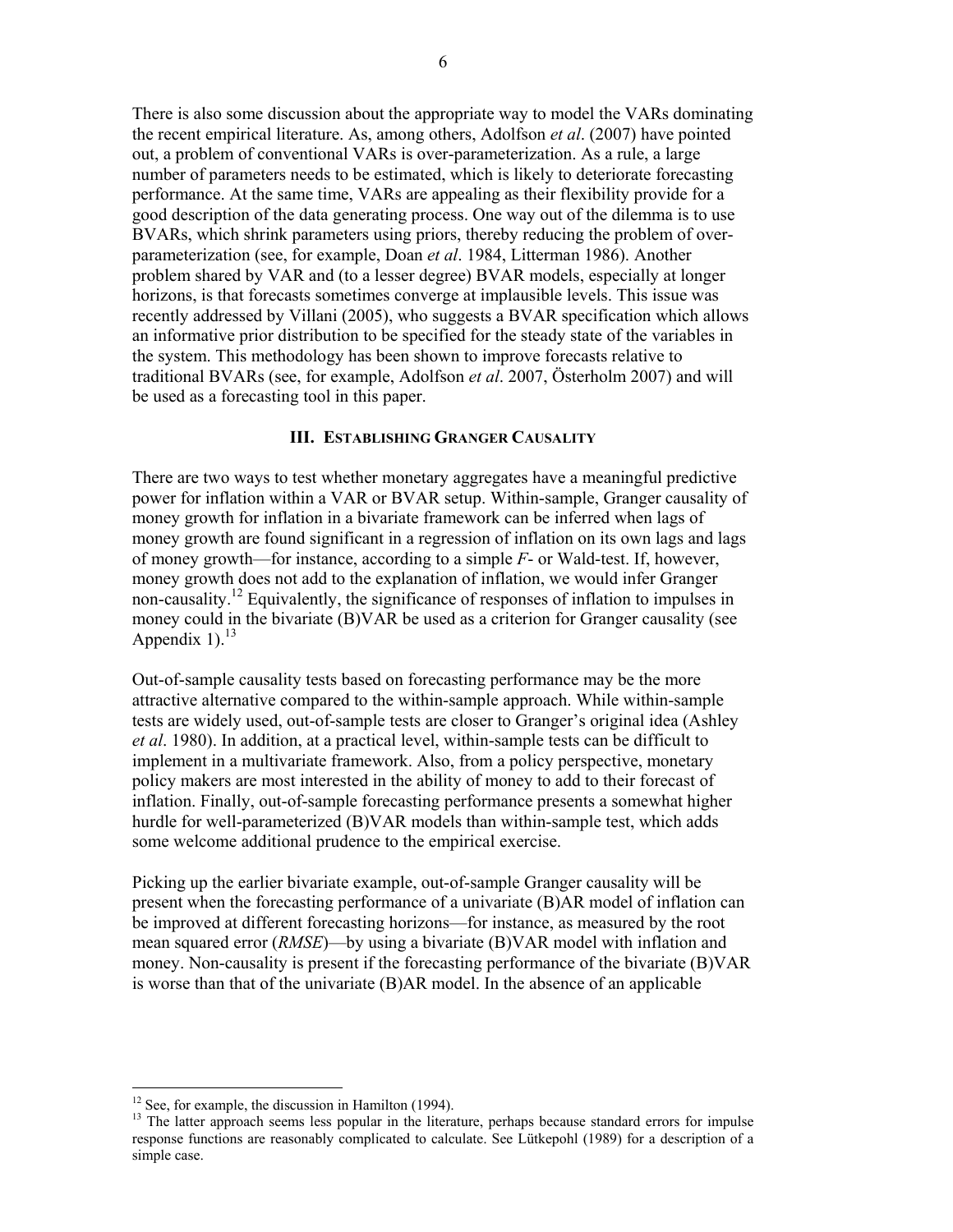statistical test, we will, in addition, discuss the quantitative dimension of the possible contribution of money to inflation forecasting performance.<sup>14</sup>

## **IV. EMPIRICAL RESULTS**

Our empirical application focuses on seasonally adjusted data for quarterly euro area CPI inflation, money growth, real GDP growth, and short-term (three month treasury bill) interest rate spanning the period between 1970Q3 and 2006Q4. Data are shown in Figure 1. Money growth is computed based on M2.<sup>15</sup> The data have been compiled using the historical time series provided by the ECB, extended, where necessary, using the corresponding series from the Area Wide Model (AWM) database. Both the ECB and the AWM data are available online.<sup>16</sup> To take into account the disinflation during the 1980s, we provide results for the full sample as well as for appropriately selected subsamples.

Our forecasting model is a flexible mean-adjusted BVAR model, which allows incorporating information regarding the steady-state values of the variables in the system (Villani 2005). More specifically, the model is given by

$$
G(L)(x_t - \mu) = \eta_t, \qquad (2)
$$

where  $G(L) = I - G_1 L - \dots - G_p L^p$  is a lag polynomial of order *p*,  $\mathbf{x}_t$  is an *n*x1 vector containing the variables of interest, **μ** is the corresponding vector of time-invariant steady-state values (discussed below), and **η***t* is an *n*x1 vector of *iid* error terms fulfilling  $E(\eta_t) = 0$  and  $E(\eta_t \eta'_t) = \Sigma$ . Priors on dynamics are given by a modified Minnesota prior in which the first own lag of variables in first differences has a prior mean of zero whereas it is set to 0.9 for variables in levels. The prior for the covariance matrix is a mainstream diffuse prior.<sup>17</sup> As to the data, for example, in the fourvariate BVAR, we would have  $\mathbf{x}_{i} = (\Delta p_{i}, \Delta m_{i}, \Delta y_{i}, i_{i})'$ , with  $\Delta p_{i}$ ,  $\Delta m_{i}$ ,  $\Delta y_{i}$ , and *i*, representing inflation, money growth, real GDP growth, and short-term interest rates, respectively. Growth rates are computed as quarter-on-quarter logarithmic changes (or first differences) of the original series in levels, and all variables are measured in percent. In all models, the lag length is set to  $p = 4$ .

<sup>&</sup>lt;sup>14</sup> The Diebold and Mariano (1995) test is often used to test whether the difference in forecasting performance is statistically significant. However, the test does not take into account the non-linearity and recursiveness of our models and that the forecasting horizon is larger than one (Clark and McCracken 2001, 2005). There is also the argument that in forecasting, significance tests are of little value in addition to the *RMSE* criterion (Armstrong 2007). Nevertheless, we will, in addition and without further comment, report DM tests as a tentative indicator of statistical significance in the Appendix.

<sup>&</sup>lt;sup>15</sup> There is no general consensus in the literature about which monetary aggregate is to be preferred. We follow Reynard (2007), among others, who argues in favor of M2 on grounds of its empirical link to inflation and greater stability to portfolio shifts. We will, in addition, discuss results using M3.

<sup>&</sup>lt;sup>16</sup> For more information consult www.ecb.int and www.eabcn.org. <sup>17</sup> See Villani (2005) for details.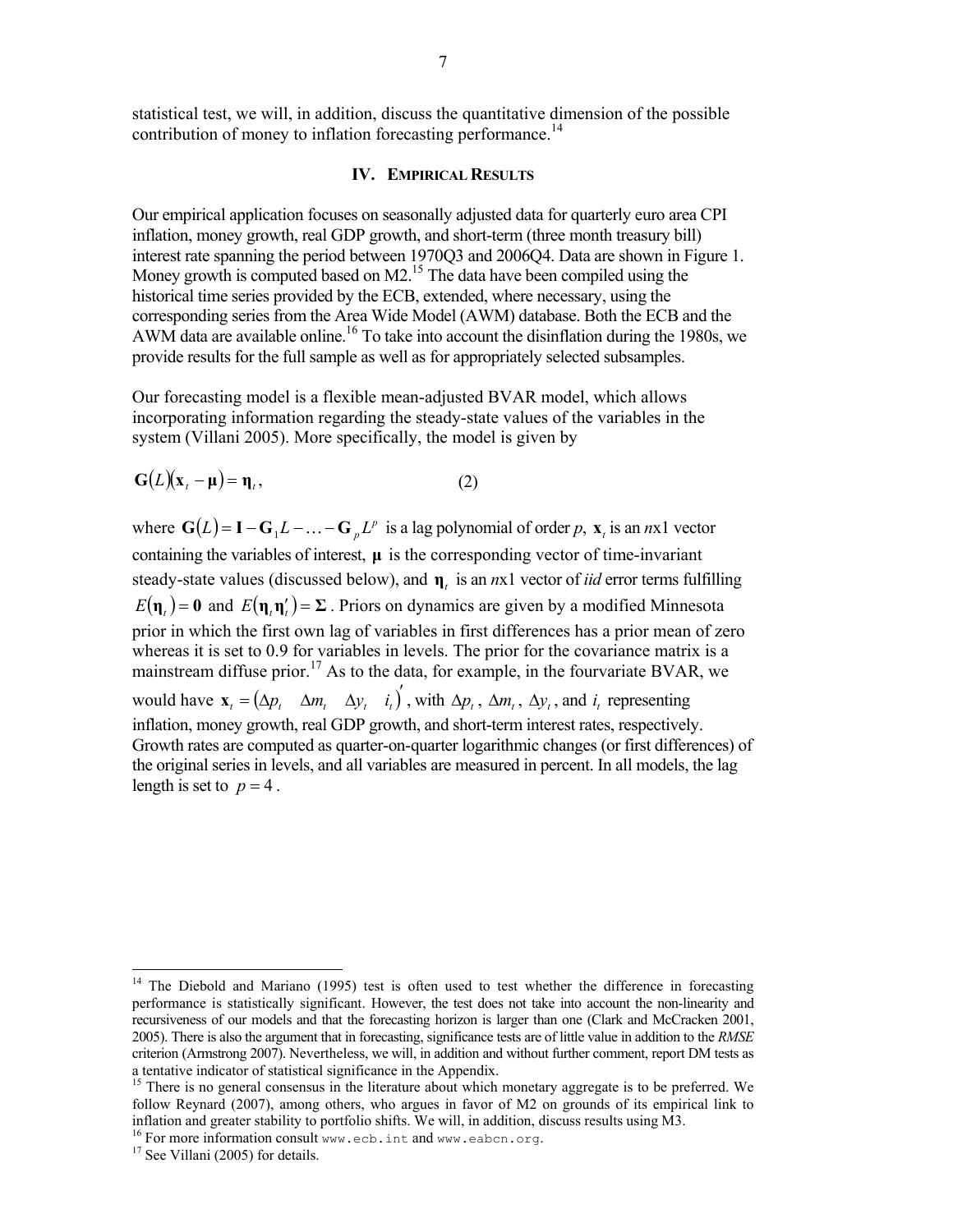



Note: Growth rates are given as changes with respect to the same quarter in the preceding year (annual growth rates) in percent.<sup>18</sup>

#### **A. Univariate and Bivariate Models**

We start by comparing the univariate BAR model of inflation with the bivariate BVAR including money growth. That is, we set  $\mathbf{x}_t = (\Delta p_t)$  in the univariate and

 $\mathbf{x}_{i} = (\Delta p_{i} \quad \Delta m_{i})^{T}$  in the bivariate case.

 $\overline{a}$ 

The priors for the steady-state values of inflation and money growth are given in Table 1 as the 95 percent probability interval for a normal distribution and seem fairly uncontroversial. For inflation, the prior is based on the ECB's officially stated inflation target of "*below but close to two percent over the medium term*" (ECB 2004, p. 51). For money growth, we combine the inflation target with the assumptions of potential real GDP growth of 2.5 percent and constant velocity, yielding a steady-state value for money growth of roughly 4.5 percent based on the quantity theory. Note that the priors have been converted from quarterly to annual growth, which are slightly more intuitive.

<sup>&</sup>lt;sup>18</sup> Like in Figure 1, we will also use annual growth rates in percent to evaluate the inflation forecasts produced in the main part of the paper. Note, however, that the empirical estimates underlying the forecasts will be based on first differences (that is, quarter-on-quarter growth rates).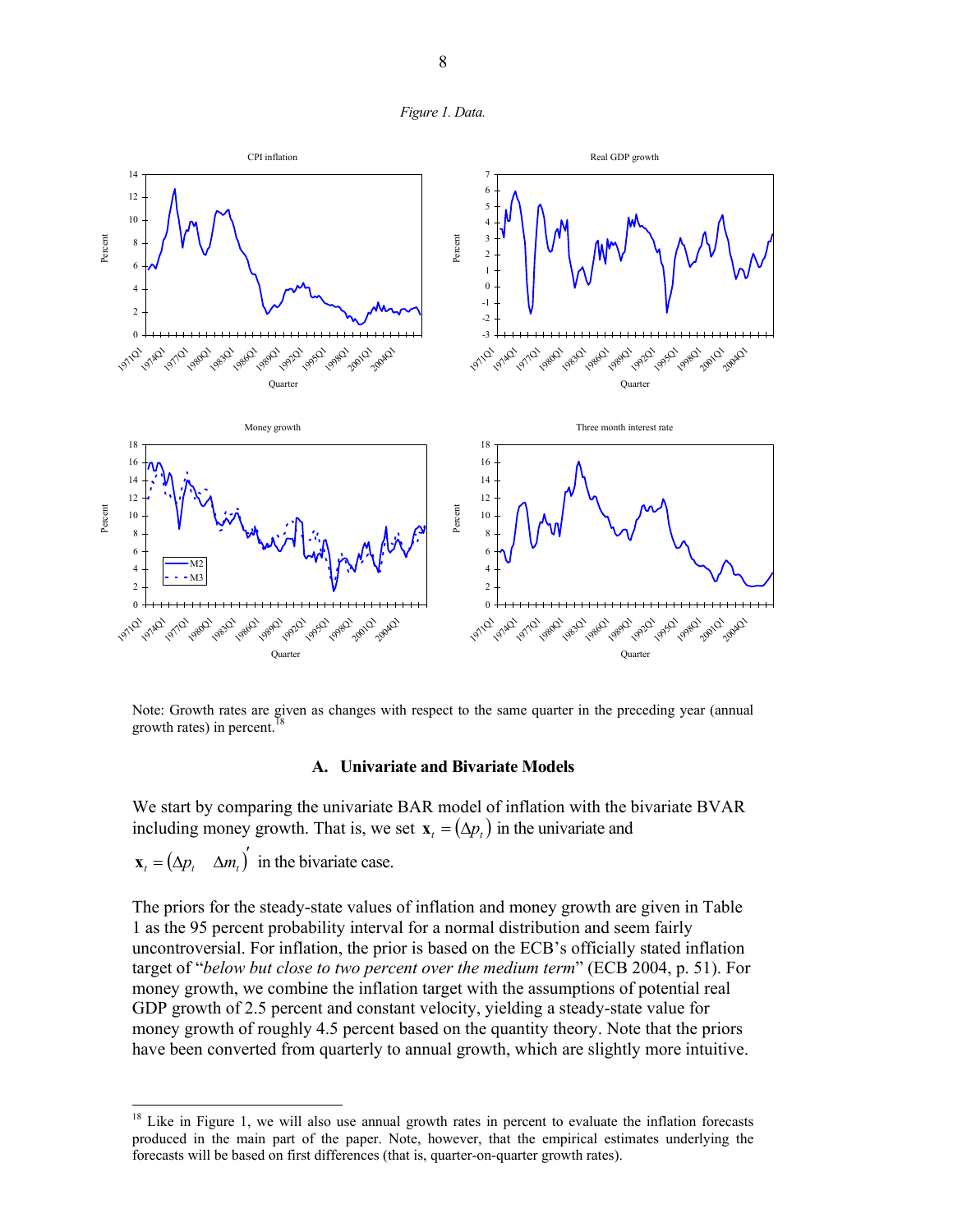|                                          | $\Delta p$ . | $\Delta m$ . |
|------------------------------------------|--------------|--------------|
| 95 percent prior<br>probability interval | (1.0, 3.0)   | (3.5, 5.5)   |

The out-of-sample forecast exercise is quite straightforward. For the full sample, we estimate both BVAR models—that is, the univariate and bivariate versions of equation (2) using data from 1970Q3 to 1975Q2 and use the estimated models to generate forecasts of the four-quarter ended values up to 1978Q2, that is, up to twelve quarters ahead.<sup>19</sup> The sample is then extended one period, the models are re-estimated, and new forecasts of four-quarter ended values up to twelve periods ahead are generated, This continues until we reach 2006Q3. The procedure generates, for instance, 126 one-step-ahead forecasts and 115 twelve-step-ahead forecasts to evaluate.

As a robustness test, we in addition apply the described forecasting exercise to two subsamples, which allows the models to differentiate between the more inflationary period in the earlier part of the sample and the later low-inflation period. The first subsample starts in 1970Q3 and ends in 1988Q2, halfway into the full sample period; it also corresponds to a point in time when the high inflation numbers of the 1970's and 1980's and the following disinflation—had been left behind. This generates 53 one- to twelve-stepahead forecasts to evaluate.<sup>20</sup> For the second subsample, the first forecast is generated based on models using data from 1988Q3 to 1993Q2. As our sample ends in 2006Q4, we have a different number of out-of-sample forecasts to evaluate, ranging from 54 for the one-stepahead forecasts to 43 for the twelve-step-ahead forecasts. $21$ .

*Table 1. 95 percent prior probability intervals for parameters determining the annual steady-state growth rates.* 

<sup>&</sup>lt;sup>19</sup> The forecasts from the model are generated in a standard fashion. For every draw from the posterior distribution of the coefficients, a sequence of shocks are drawn and used to generate future data, that is, forecasts from one up to twelve quarters ahead. We hence get as many paths for each variable as we have iterations in the Gibbs sampling algorithm—that is, 10 000—and the evaluation is conducted using the median forecast from the predictive density generated.

<sup>20</sup> This means that not all forecasts will be evaluated against actual values that also are from the first subsample. One (of the 53) one-step-ahead forecast will accordingly be evaluated against an observation from the second subsample; as the forecast horizon increases, so does this number. This seems to be a minor issue for the analysis, and we would argue that this approach is preferable to throwing away observations—not least because the exact breakpoint between the two samples can be varied without qualitative implications for the results.

<sup>21</sup> The steady-state priors are kept the same regardless of the sample period in order to facilitate straightforward comparisons. Note, however, that the higher average inflation of the 1970's and 1980's is not in itself a reason to choose a higher steady-state prior for inflation. As pointed out by Beechey and Österholm (2007), high inflation outcomes may well be an outcome of a central bank with a strong relative preference for output stability combined with a low inflation target. As a sensitivity analysis, we also changed the priors for the first subsample, centering them on values close to the arithmetic mean over the same period. Doing this does not change the results qualitatively in any meaningful way. (Results are not reported but are available upon request.)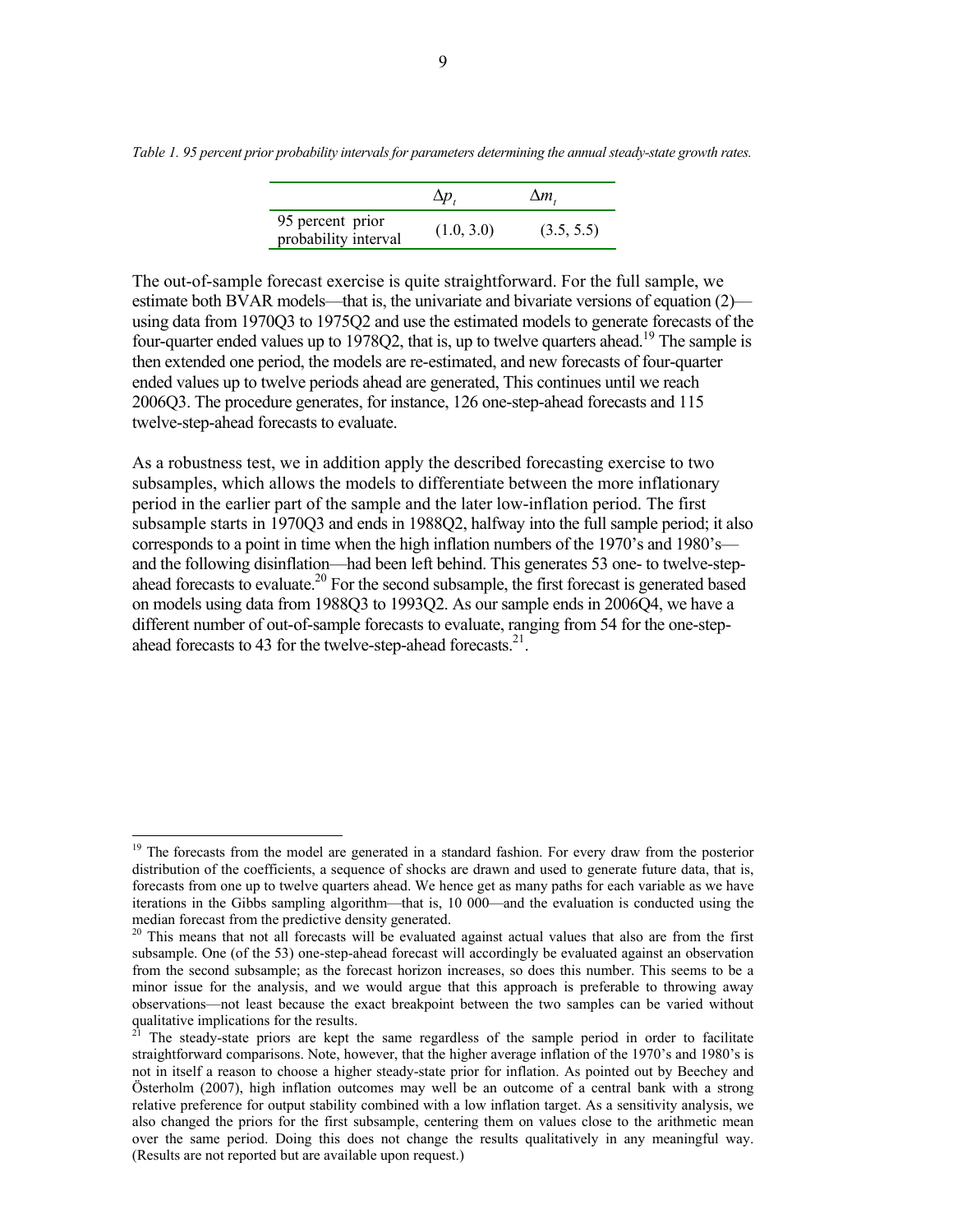## **Findings**

 $\overline{a}$ 

Figure 1 depicts the results, in terms of the difference in *RMSE* between the univariate and bivariate models, for the full sample as well as the two subsamples. A number of results are worthwhile pointing out. First, money growth clearly improves inflation forecasts across all time horizons. As can be seen, the *RMSE* of the bivariate BVAR model is consistently below that of the univariate BAR model. This suggests that money impacts inflation in the sense of Granger-causality, and that this result holds not only in the long-run but also over the short- and medium-term. $^{22}$ 

*Figure 2. Difference in RMSE at different forecasting horizon between univariate and bivariate model.* 



Second, the absolute marginal contribution of money to inflation forecasting accuracy is between about 0.002 and 0.2 percentage points, with larger improvements tending to occur at horizons of half a year or longer. While not dramatic, these improvements seem quite remarkable given the simplicity of the underlying models. This impression is tentatively supported by the DM test statistics, which indicate, depending on the time horizon of the forecast and sample, that some of the observed *RMSE* differences are also statistically large (see Tables A1 and A2 in Appendix 2).

Third, the univariate model without money and the bivariate model with money compare differently in the early and the late subsample. In particular, the improvement from using the bivariate model appears to have been substantially larger in the first subsample.

<sup>22</sup> Table A1 in Appendix 2 reports the *RMSE* at different forecasting horizons for the univariate BVAR and bivariate BVAR model separately. Table A2 shows the DM test statistic for the differences between the univariate and the bivariate model, with a positive number indicating a lower *RMSE* for the bivariate model. A positive number suggests a positive marginal contribution of money growth to forecasting and, thus, suggests that money growth Granger-causes inflation.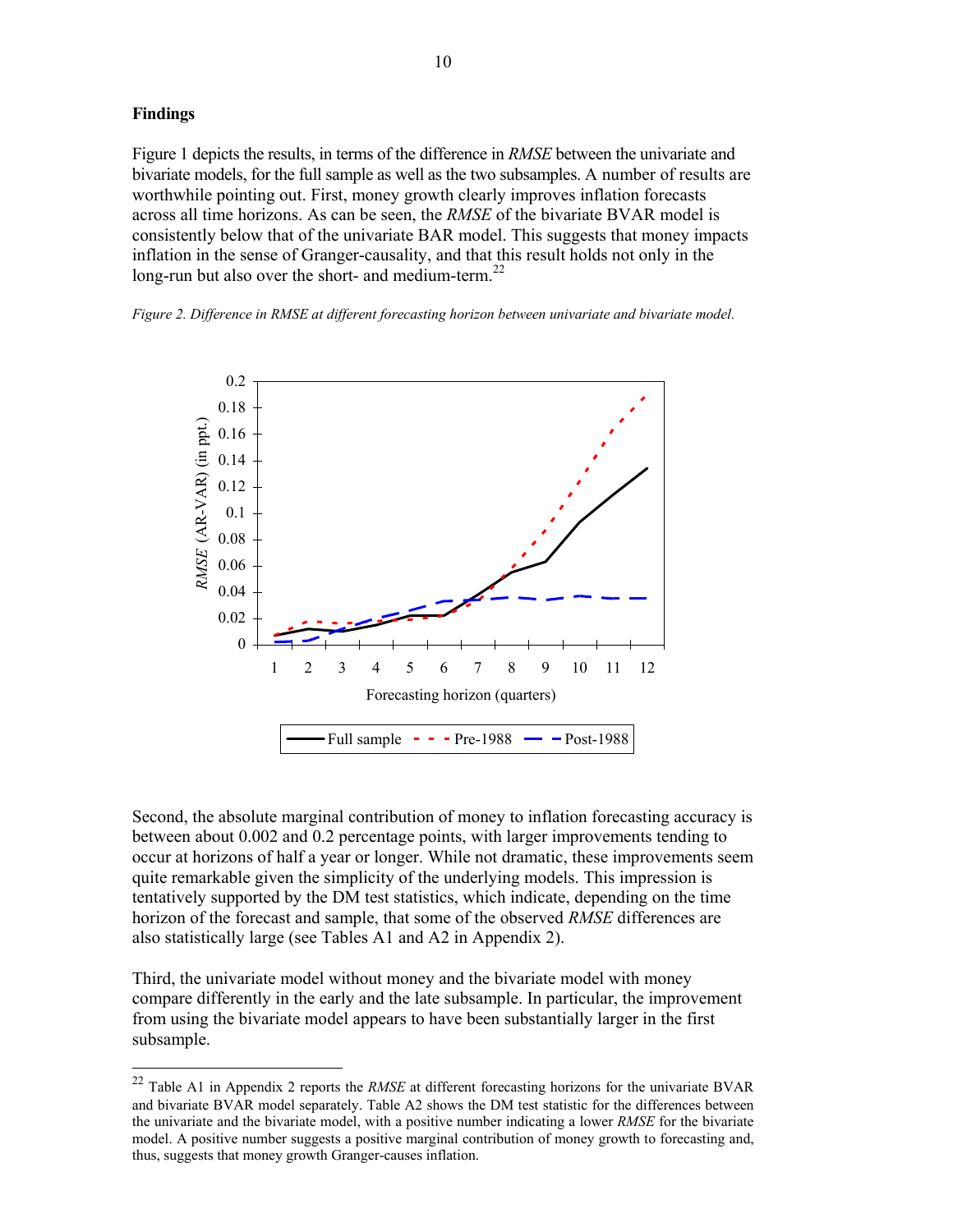The difference in the inflation-impact of money growth across subsamples is also present in within-sample causality tests. Figures 3 and 4 show the responses of inflation and money growth to shocks in either variable based on the bivariate BVAR models for the pre-1988 and post-1988 subsamples, respectively.<sup>23</sup> The figures also depict the 68 and 95 percent confidence intervals around the impulse response functions. Comparing the reaction to shocks in general, it is clear that both inflation and money growth were more persistent in the earlier subsample than in the later. As to the reaction of inflation to money growth shocks, money matters in both subsamples (at least at the more generous significance level). Where the subperiods differ, however, is the degree to which money growth accommodates shocks to inflation. While the pre-1988 period is characterized by a positive reaction of money growth to inflation, money growth did not react, or reacted negatively, to inflationary surprises after 1988.

One way to interpret the within-sample results would be that aggregate monetary policy in the euro area stopped accommodating inflation in the 1980s. This is in line with the policy-oriented explanation of the secular decline in US inflation ("Volcker disinflation") occurring around that period. $24$ 



Note: Median impulse response shown with 68 and 95 percent confidence bands. Horizon

 $23\,$ The impulse response functions were calculated using a standard Cholesky decomposition of the covariance matrix, where CPI inflation was ordered ahead of money growth.

in quarters.

<sup>&</sup>lt;sup>24</sup> See, for example, Goodfriend and King (2005) for a discussion.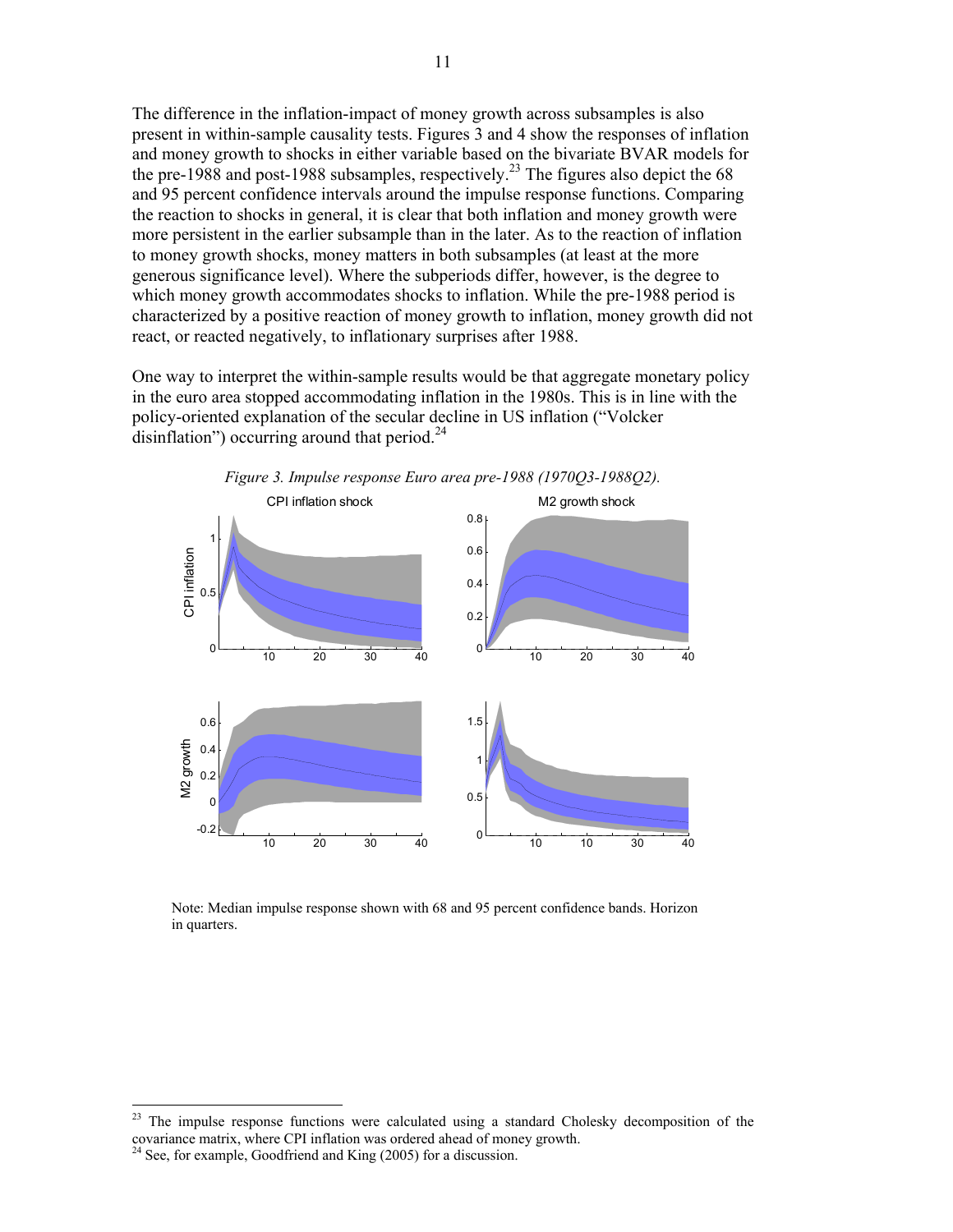

*Figure 4. Impulse response Euro area post-1988 (1988Q3-12006Q4).* 

Note: Median impulse response shown with 68 and 95 percent confidence bands. Horizon in quarters.

#### **Extensions and robustness**

We conduct a number of sensitivity tests, starting with a less restrictive set of priors for the steady state growth rates on inflation and money growth. Instead of using the model in equation (2) and the assumptions given in Table 1, we employ the traditional specification. That is, we estimate univariate BAR and bivariate BVAR models of the form

$$
G(L)x_t = \delta + \eta_t, \qquad (3)
$$

where  $G(L)$ ,  $x_t$  and  $\eta_t$  all are defined as in equation (2). The difference between this model and the BVAR in equation (2) is that the model in equation (3) is not expressed in deviations from the long-run means. It is therefore difficult to specify an informative prior for **δ** and we accordingly follow the literature and employ a **diffuse prior**. This in essence—lets the data more freely decide on the steady-state values. The priors on the dynamic coefficients and the covariance matrix are not changed relative to the previous specification.

The results using the model in equation (3), reported in Figure 5 and Tables A3 and A4 in Appendix 2, are fairly similar to our earlier findings. We still find that money makes a positive marginal contribution to forecasting inflation across all subsamples and time horizons. If anything, the DM test statistics indicate that the degree to which the bivariate BVAR including money growth outperforms the univariate BAR model without inflation increase when diffuse priors are used. The effect is especially pronounced in the pre-1988 period.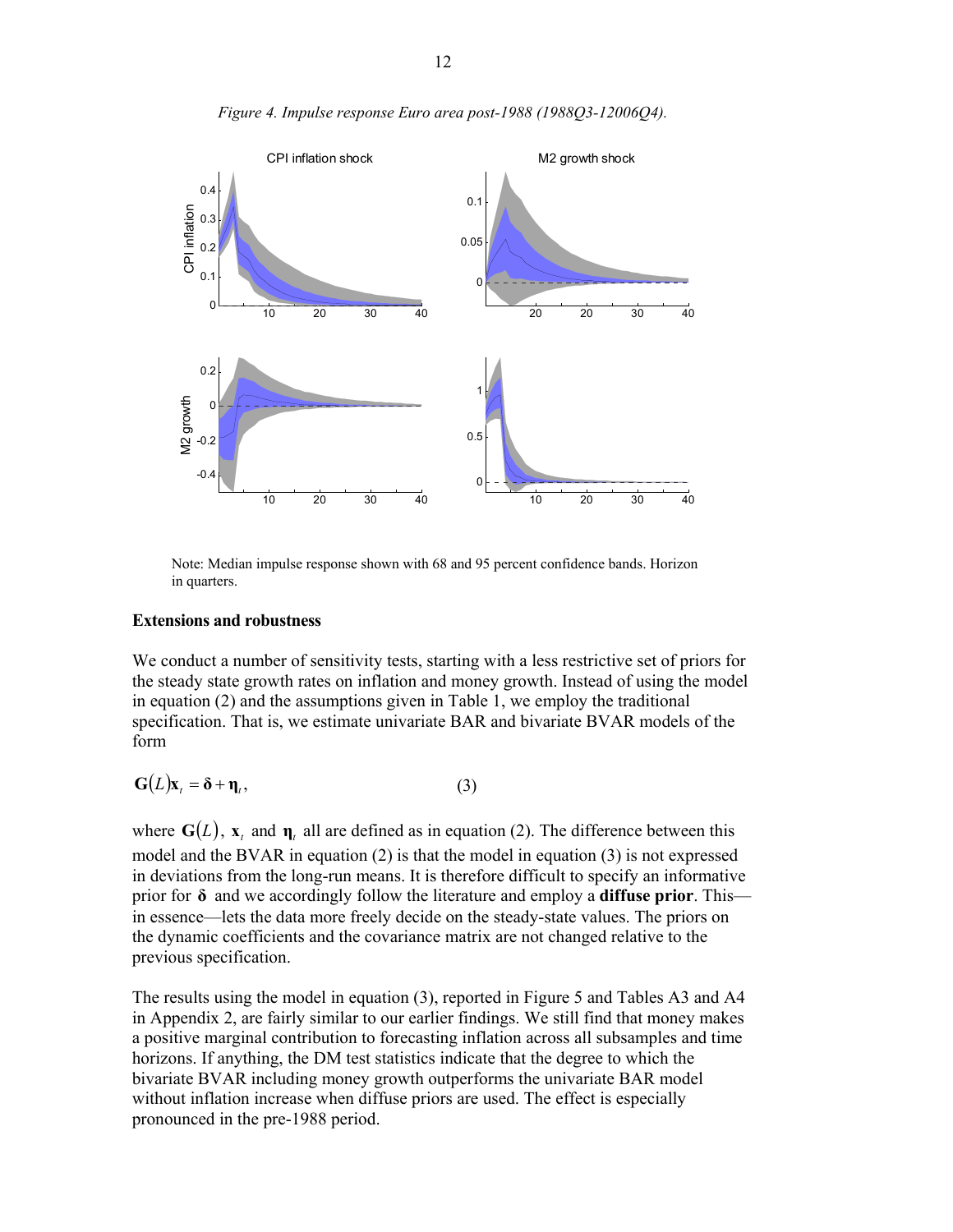

*Figure 5. Difference in RMSE at different forecasting horizon between univariate and bivariate model (diffuse priors).* 

Another robustness test is substituting **M3** for M2 as our indicator of money growth. It is sometimes argued that M3, the monetary aggregate most prominently featured in the ECB's monetary analysis, may be particularly well-suited to explain inflationary developments in the euro area (for example, Fischer *et al*. 2006). As a consequence, we would expect the M3-based bivariate BVAR to do as well as—if not better than—the M2-based BVAR compared to the univariate BAR model without money growth in explaining inflation. Figure 6 and Tables A5 and A6 in Appendix 2 report our results.

*Figure 6. Difference in RMSE at different forecasting horizon between univariate and bivariate model* 



*(M3-based)*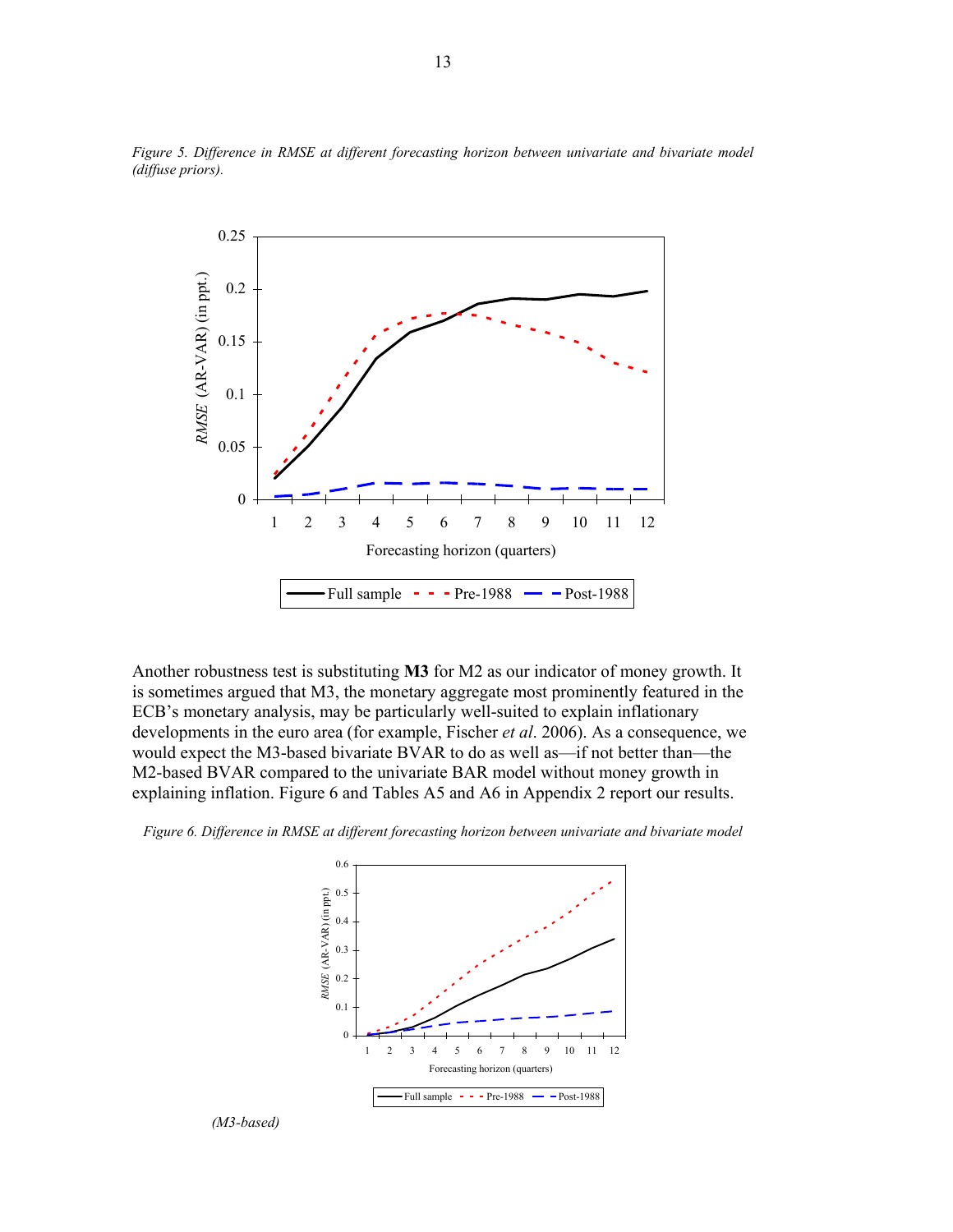Figure 6 indeed suggests that the M3-based BVAR model works well. It consistently outperforms the univariate model at margins that, in particular in the pre-1988 subsample, exceed the ones of the M2-based model. The difference in *RMSE* between the bivariate M2- and the bivariate M3-based model is about 0.2 on average across the full forecasting horizon during the earlier subsample and about 0.02 during the later subsample. All in all, it would seem that M2 and M3 are fairly close substitutes when it comes to predicting inflation out-of-sample in a simple bivariate framework like the one employed here. $25$ 

From a policy perspective, the results concerning the late subsample are clearly the most interesting—and the question arises how robust our findings are with regard to alternative **sample definitions**. For instance, an alternative (and also quite natural) starting point for the late-sample analysis could be early 1993, after the first ERM crisis. There is a natural concern about parameter instability or structural breaks, and making the later subsample shorter is one way of addressing this issue. An added advantage of choosing this breakpoint is that, arguably, the countries forming the euro area after 1999 started to act more homogenously along several dimensions as the road to European Monetary and Economic Union (EMU) opened gradually.

Figure 7 and Tables A7 and A8 in Appendix 2 report the results for the early and late subsamples around the new breakpoint 1993Q2. We use the model established in Section 4.1, that is, operate with informative steady-state priors (see Table 1) and employ M2 as a monetary aggregate. The results are very similar to our earlier findings: the bivariate BVAR including money growth is clearly the superior forecasting model with lower *RMSE* at all forecasting horizons.<sup>26</sup>





 $25$  This is not necessarily true in more extensive models; see the note in Section 4.2.

<sup>&</sup>lt;sup>26</sup> In another experiment (not reported), we kept the original sample split of 1988 but limited the forecasting period to observations after the year 2001—the period where, according to many, moneybased models fail to explain euro area inflation. This seems not to be the case here. We find that the money-based BAR and BAVR models continue to produce lower RMSEs than the models excluding money (at horizons six and higher for the bivariate and at horizons shorter than five for the fourvariate model introduced in the following section).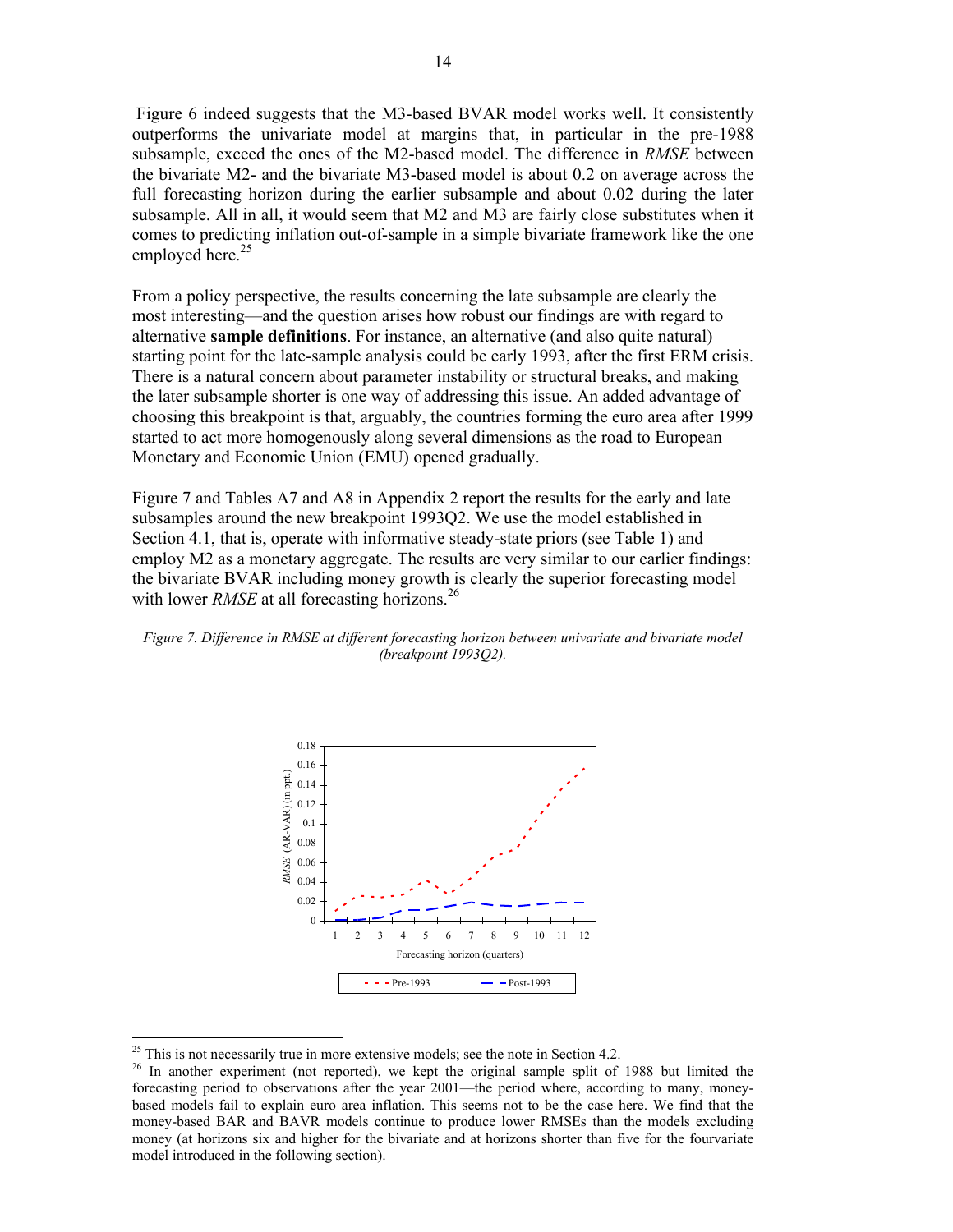#### **Trivariate and fourvariate models**

The discussion so far suggests that money has predictive power for inflation in the euro area, but the underlying models are fairly simple. Comparing a univariate inflation-only BAR model with a bivariate BVAR may bias the impact of money upward, for instance, because monetary developments could be reflecting other developments in the economy. In the fully separable money-in-utility framework, preferred by much of modern macroeconomic theory, household real balances demand will be driven by interest rates and output developments. This invites the question, whether money growth will contribute to out-of-sample inflation forecasts once these forces have been taken into account.

To answer this question, we again use the model described in equation (2)—that is,  $G(L)(x_i - \mu) = \eta_i$  but  $x_i$  is an nx1 vector defined as  $x_i = (\Delta p_i - \Delta m_i - \Delta y_i - i_i)$  in the fourvariate case and as  $\mathbf{x}_{i} = (\Delta p_{i} \Delta y_{i} \hat{i}_{i})'$  in the trivariate case. Priors for the steady state values for all variables are given in Table 2. The steady-state priors for inflation and money growth (M2) were discussed in Section 4.1.1, where a potential real GDP growth of 2.5 percent also was assumed. Following convention, the steady-state value of the nominal interest rate of four percent is computed by combining the ECB's inflation target of two percent with an assumption of a real interest rate of approximately two percent. The breakpoint dividing the subsamples is again 1988Q2.

*Table 2. 95 percent prior probability intervals for parameters determining the annual steady-state growth rates and steady-state interest rate.* 

|                                          |            | ΔM.        |            |            |
|------------------------------------------|------------|------------|------------|------------|
| 95 percent prior<br>probability interval | (1.0, 3.0) | (3.5, 5.5) | (2.0, 3.0) | (3.0, 5.0) |

Figure 8 and Tables A9 and A10 in Appendix 2 present our results in the now familiar format. The interpretation of the results is analogue to the previous section: If moving from the trivariate to the fourvariate model shows a positive marginal contribution of money growth to inflation forecasting accuracy (that is, if the *RMSE* in the fourvariate model are lower), we would conclude that money growth Granger-causes inflation.

*Figure 8. Difference in RMSE at different forecasting horizon between trivariate and fourvariate model.* 

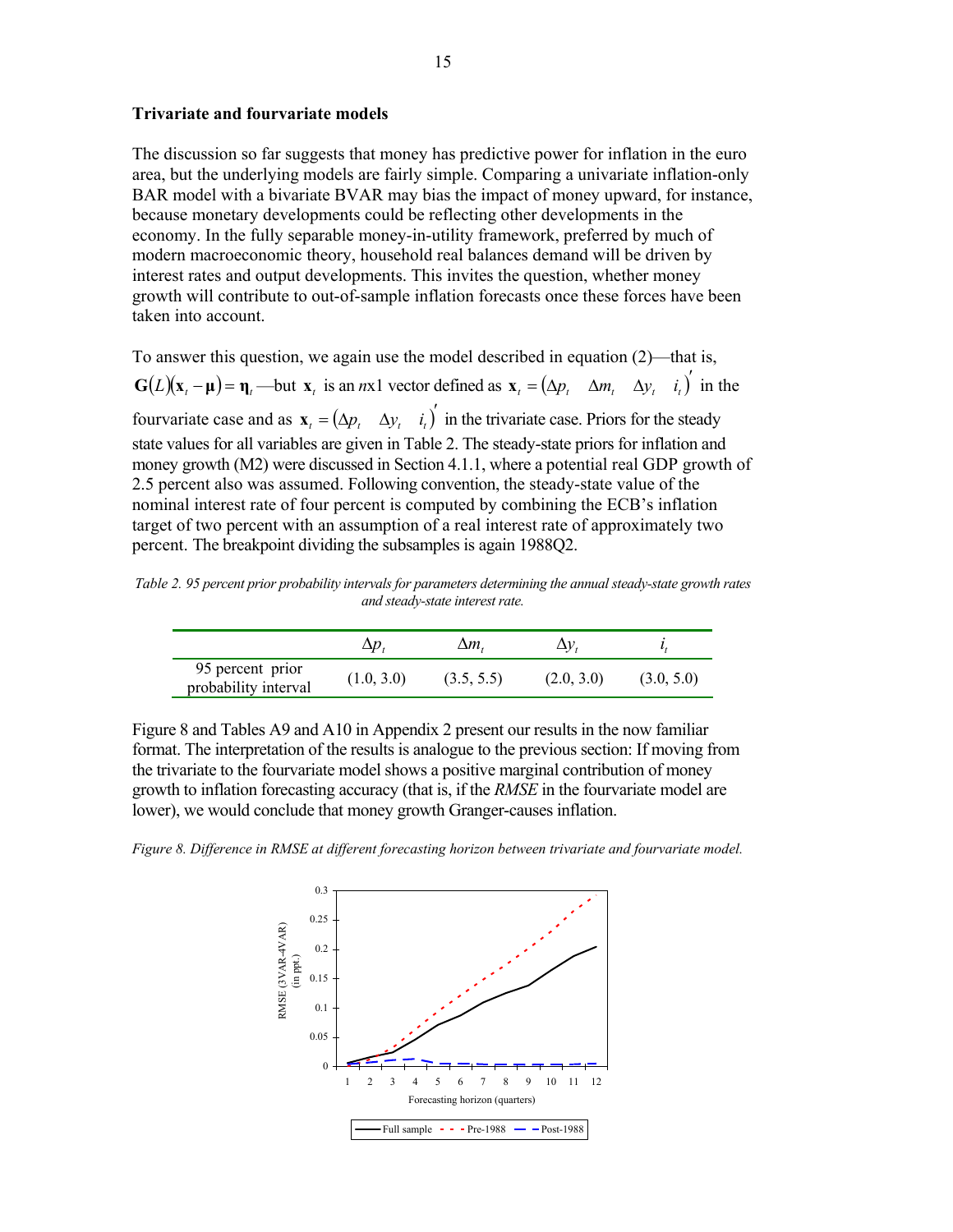The findings support Granger causality of money growth for inflation even in a richer BVAR framework. The out-of-sample *RMSE* of the fourvariate models are strictly lower in the full sample as well as in both subsamples, and across all forecasting horizons.<sup>27</sup> In addition, the DM test statistics indicate that the improvement in forecasting performance may be statistically large as well.

That said, the contribution of money to the forecasting performance of the trivariate BVAR including inflation, real GDP growth, and interest rates in the post-1988 period is small. Figure 8 makes it clear that that the absolute improvement from using the fourvariate model is substantially larger in the pre-1988 subsample, in particular at longer horizons.<sup>28</sup> This seems to support the New Keynesian notion that, in a low inflation environment, money growth is, to a large degree, reflecting interest rates and current changes in real GDP (see, for instance, Woodford 2007b). Still, coming at little or no computational cost, adding money growth to the trivariate BVAR model will decrease the *RMSE* and improve the inflation forecast.

### **V. Horserace**

As argued earlier, an advantage of causality tests based on out-of-sample forecasting performance is its considerable appeal to practitioners of monetary policy—which begs the question which model would be most useful for forecasting inflation. To that end, we compute the *RMSE* for the pre- and post-1988 subsamples for all four model discussed: univariate (inflation) BAR, bivariate (inflation, money growth), trivariate (inflation, output growth, interest rate), and fourvariate (inflation, output growth, interest rate, money growth) BVAR.

Figure 9 shows the level of the *RMSE*s of the four models for our two subsamples. Detailed results are in Appendix 2 (see Tables A9, A10, and A11).<sup>29</sup> Among other things, Figure 9 illustrates that the moderation of inflation rates since the 1980s has improved the forecasting performance of all models of inflation considerably, with the maximum *RMSE* falling from around four percent during the pre-1988 period to below one percent during the post-1988 period. As to the relative performance of the inflation models, as discussed in Section 4, the money-based models dominate the non-monetary models in the pre-1988 subsample as well as (even at a smaller margin) in the post-1988 subsample.

Perhaps the most important result stemming from the exercise is that the choice between the bivariate and fourvariate money-based BVAR models is a matter of the

<sup>27</sup> Interestingly, this does not strictly hold for M3. We find that the trivariate model produces *RMSE*s at least as low as a fourvariate M3-based model. This is in contrast with the results in the bivariate case, where the M3-based model performed well compared to the univariate model as well as to the bivariate M2-based model. A possible explanation is that the portfolio shifts distorting M3 (see Fischer *et al*. 2006 and ECB 2007) feature more prominently in the fourvariate BVAR once the influence of real GDP growth and interest rates is taken into account. Indeed, using the ECB's M3 measure corrected for portfolio adjustments, the fourvariate model outperforms the trivariate model at least at short horizons in the later subsample. (Additional data from Reynard (2007); results available on request.)

Given the generally much higher *RMSE* levels for all models during the pre-1988 period (see Appendix), the visual inspection of Figure 8 can be slightly deceiving. Indeed, the post-1988 contribution of money in percent of the trivariate *RMSE* for the first four quarters is of the same order of magnitude as pre-1988. However, there is a substantial relative decline at longer horizons.

 $2<sup>29</sup>$  In order to compare the uni- and bivariate model against the tri- and fourvariate, we must use the exact same samples. Accordingly, Table A11 in Appendix 2 provides the *RMSE*s for the uni- and bivariate cases that are directly comparable to those in Table A9.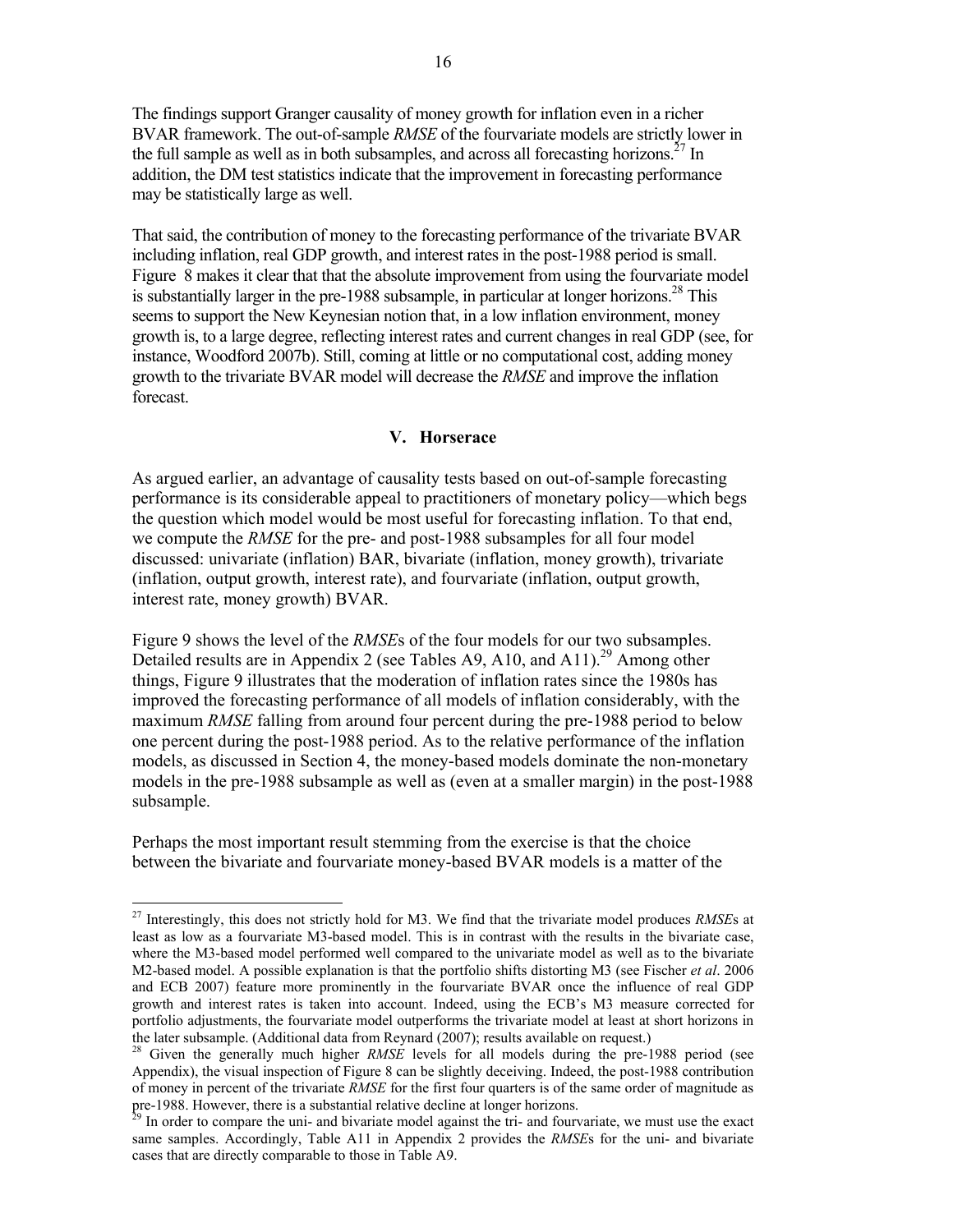forecasting horizon and the sample under consideration. Clearly, the bivariate outperforms the fourvariate BVAR during the pre-1988 subsample as well as in the full sample (not shown). For the second subsample, however, the fourvariate model produces more precise forecasts and lower *RMSE*s at the very short (one quarter) and the very long end (9 to 11 quarters). In the intermediate range, the simpler bivariate model maximizes forecasting accuracy.



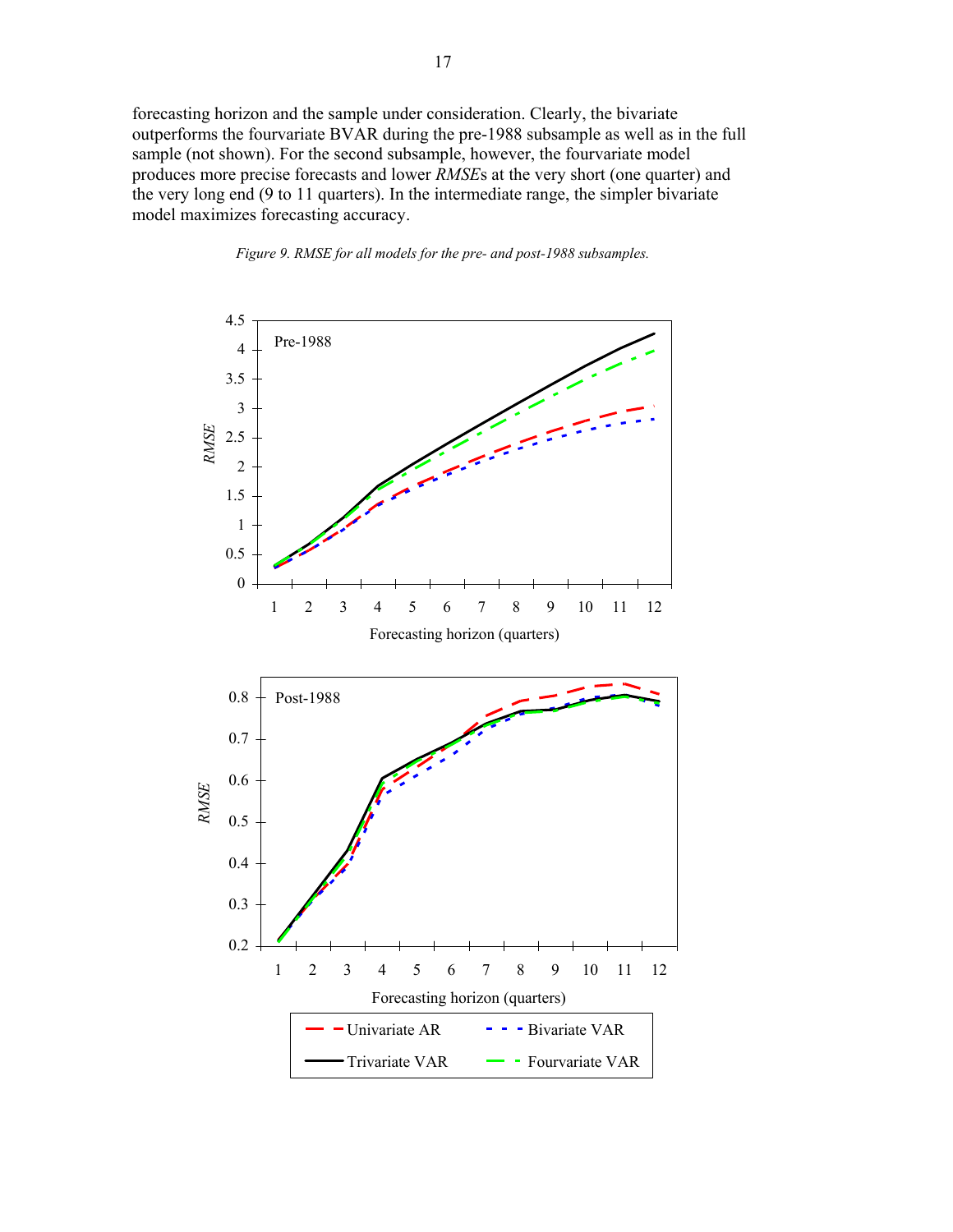## **VI Conclusions**

There is surprisingly strong evidence that money growth helps forecasting inflation outof-sample in the euro area. Looking at forecasting horizons of up to 12 quarters ahead during the period 1970-2006, we find that bivariate mean-adjusted BVAR models including inflation and money growth consistently deliver better inflation forecasts than univariate models of inflation. Similarly, a fourvariate model, which includes inflation, money growth, real GDP growth, and three month interest rate, tends to predict inflation better than trivariate models excluding money growth. The results are robust to sensitivity experiments such as allowing for diffuse priors for the constant term and subsamples with alternative breakpoints. The relative forecasting performance of the bivariate or the fourvariate money-based models is a question of the sample period and forecasting horizon.

While any structural interpretation of time series evidence needs to be handled with care, the result that money Granger-causes inflation, seems to be running across the gist of the current workhorse of modern monetary economics, the New Keynesian model.<sup>30</sup> In this class of models, money is often introduced as an afterthought and is endogenous with regard to key variables such as the interest rate set by the central bank and the resulting (given shocks) changes in real GDP and inflation. Therefore, one way to read our results would be that there may be room to consider more general versions of the New Keynesian model that allow for a somewhat more prominent role for money. This could include, but is certainly not restricted to, introducing financial frictions (that is, allowing a causal role for money) or adjustment costs into money demand (that is, making money forward-looking).

That said, there is also reason not to overemphasize the role of money in forecasting inflation. The quantitative improvements in forecasting accuracy from including money growth are rarely dramatic. In addition, our results indicate that the predictive power of money growth has substantially decreased in more recent sample periods (post-1988 or post-1993) compared to the 1970s and 1980s. Arguably, it is the more recent periods that are most relevant for monetary policy and the ECB. This cautions against moneybased inflation models anchored in very long samples.

<sup>&</sup>lt;sup>30</sup> One well-known complication in the interpretation of non-structural results is the possibility that the link between one economic variable and another could be introduced by policy rules rather than economic structure. However, to what extent the ECB's interest rate policy does indeed reflect monetary developments independent of inflation and real growth, seems open to debate.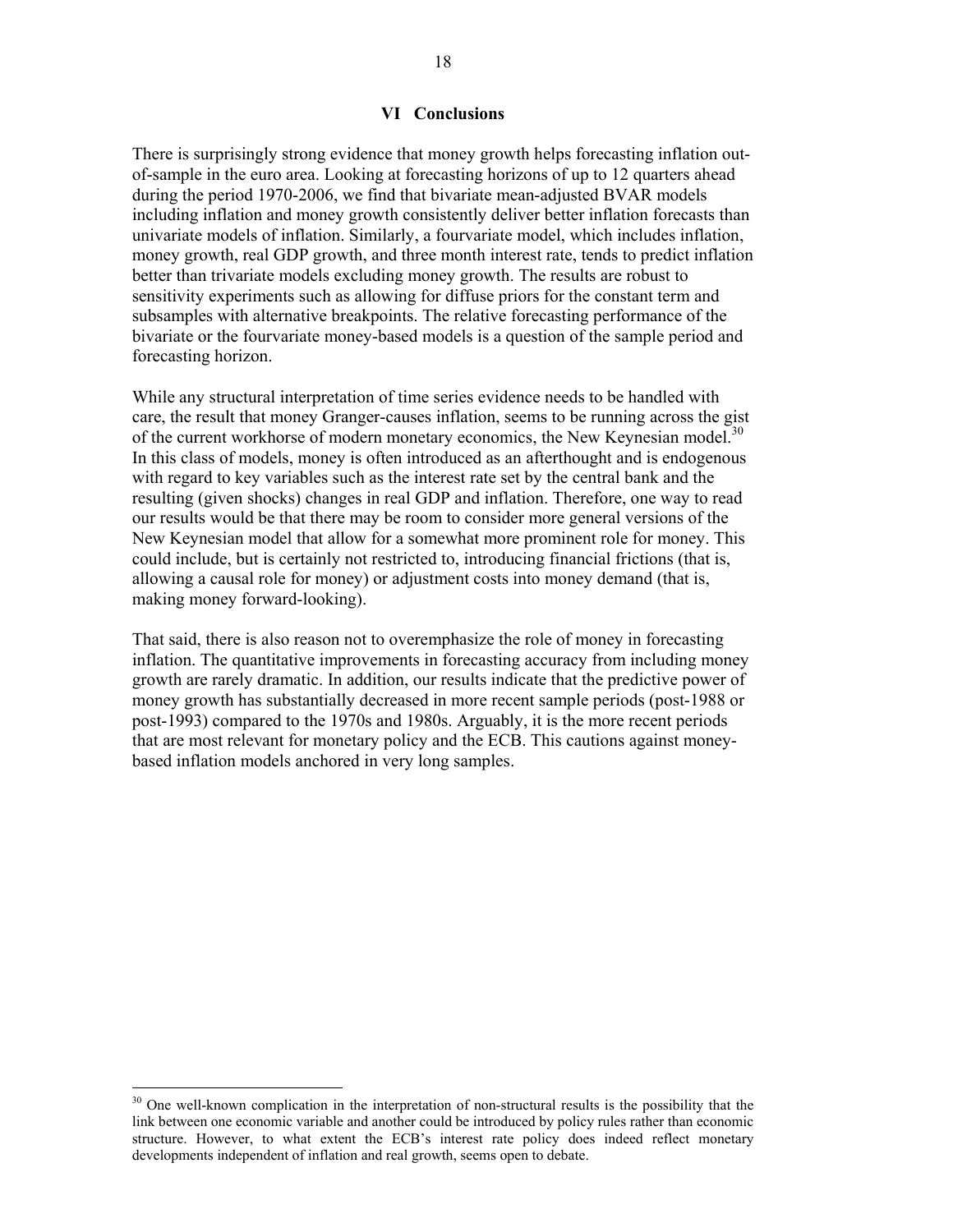#### **References**

- Adolfson, Malin, Michael K. Andersson, Jesper Lindé, Mattias Villani, and Anders Vredin (2007), "Modern Forecasting Models in Action: Improving Macro Economic Analyses at Central Banks", *International Journal of Central Banking* 3, 111–44.
- Andrés, Javier, David Lopez-Salido, and Edward Nelson (2007), "Money and the Natural Rate of Interest: Structural Estimates for the UK, the US and the Euro Area", *Research Division Federal Reserve Bank of St. Louis Working Paper Series* 2007-005A.
- Andrés, Javier, David Lopez-Salido, and Javier Vales (2006), "Money in an Estimated Business Cycle Model of the Euro Area", *Economic Journal* 116, 457-77.
- Armstrong, J. Scott (2007), "Significance Tests Harm Progress in Forecasting", *International Journal of Forecasting* 23, 321-327.
- Ashley, R., Clive W. J. Granger and R. Schmalensee (1980), "Advertising and Aggregate Consumption: An Analysis of Causality", *Econometrica* 48, 1149- 1167.
- Assenmacher-Wesche, Katrin and Stefan Gerlach (2006), "Interpreting Euro Area Inflation at High and Low Frequencies", *BIS Working Paper* 195.
- Assenmacher-Wesche, Katrin and Stefan Gerlach (2007), "Understanding the Link between Money Growth and Inflation in the Euro Area", in: David Cobham (ed.), *The Travails of the Eurozone: Economic Policies, Economic Development*, Basingstoke: Palgrave Macmillan, 10-29.
- Bachmeier, Lance J. and Norman R. Swanson (2005), "Predicting Inflation: Does the Quantity Theory Help?", *Economic Inquiry* 43, 570-585.
- Bachmeier, Lance J., Sittisak Leelahanon and Qi Li (2007), "Money Growth and Inflation in the United States", *Macroeconomic Dynamics* 11, 113-127.
- Backhus, David and Patrick Kehoe (1992), "International Evidence of the Historical Properties of Business Cycles", *American Economic Review* 82(4), 864-888.
- Beechey, Meredith and Pär Österholm (2007), "The Rise and Fall of US Inflation Persistence", *Finance and Economics Discussion Series* 2007-26, Board of Governors of the Federal Reserve System.
- Benati, Luca, (2005) "Long-Run Evidence on Money Growth and Inflation", *Bank of England Quarterly Bulletin* Autumn, 349-55.
- Christiano, Lawrence and Massimo Rostagno (2001), "Money Growth Monitoring and the Taylor Rule", *NBER Working Paper* 8539.
- Christiano, Lawrence and Terry Fitzgerald (2003), "Inflation and Monetary Policy in the 20th Century", *Economic Perspectives* (Federal Reserve Bank of Chicago) 1Q, 21-45.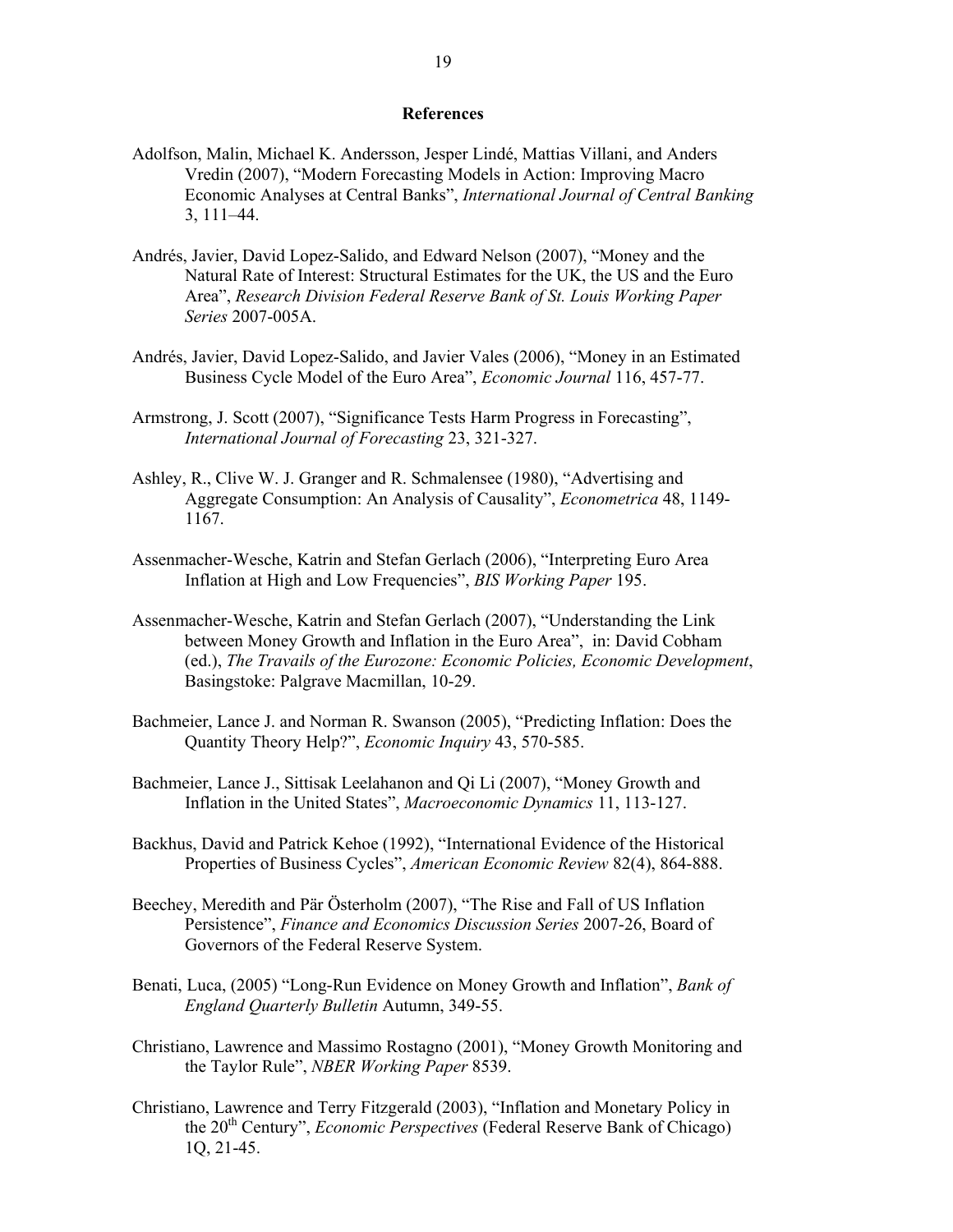- Clark, Todd E. (1999), "Finite-Sample Properties of Tests for Equal Forecast Accuracy", *Journal of Forecasting* 18, 489-504.
- Clark, Todd E. and Michael W. McCracken (2001), "Tests of Equal Forecast Accuracy and Encompassing for Nested Models", *Journal of Econometrics* 105, 85-110.
- De Grauwe, Paul and Magdalena Polan (2005), "Is Inflation Always and Everywhere a Monetary Phenomenon?" *Scandinavian Journal of Economics* 107, 239-259.
- Doan, Thomas, Robert B. Litterman and Christopher Sims (1984), "Forecasting and Conditional Projection Using Realistic Prior Distributions", *Econometric Reviews* 3, 1-100.
- European Central Bank (2003), "The Outcome of the ECB's Evaluation of Its Monetary Policy Strategy", *ECB Monthly Bulletin* June, 79-92.
- European Central Bank (2004), *The Monetary Policy of the ECB*, European Central Bank.
- European Central Bank (2007), "Interpreting Monetary Developments Since Mid-2004", *ECB Monthly Bulletin* July, 51-74.
- Fischer, Björn, Michele Lenza, Huw Pill and Lucrezia Reichlin (2006), "Money and Monetary Policy: The ECB Experience 1999-2006", *Manuscript*, European Central Bank.
- Galí, Jordi and Mark Gertler (2007), "Macroeconomic Modeling for Monetary Policy Evaluation", *Universitat Pompeu Fabra Department of Economics and Business Working Papers* 1039.
- Galí, Jordi, Stefan Gerlach, Julio Rotemberg, Harald Uhlig, and Michael Woodford (2004), "The Monetary Strategy of the ECB Reconsidered", *Monitoring the European Central Bank* 5, CEPR: London.
- Gerlach, Stefan and Lars E. O. Svensson (2003), "Money and Inflation in the Euro Area: A Case for Monetary Indicators?", *Journal of Monetary Economics* 50, 1649-1672.
- Gerlach, Stefan (2003), "The ECB's Two Pillars", *CEPR Discussion Paper* 3689.
- Gerlach, Stefan (2004), "The Two Pillars of the European Central Bank", *Economic Policy*, 40, October, 389-439.
- Goodfriend, Marvin and Robert King (2005), "The Incredible Volcker Disinflation", *Journal of Monetary Economics* 52(5), 981-1015.
- Goodfriend, Marvin and Bennett McCallum (2007), "Banking and Interest Rates in Monetary Policy Analysis: A Quantitative Exploration", *Journal of Monetary Economics* 54, 1480-1507.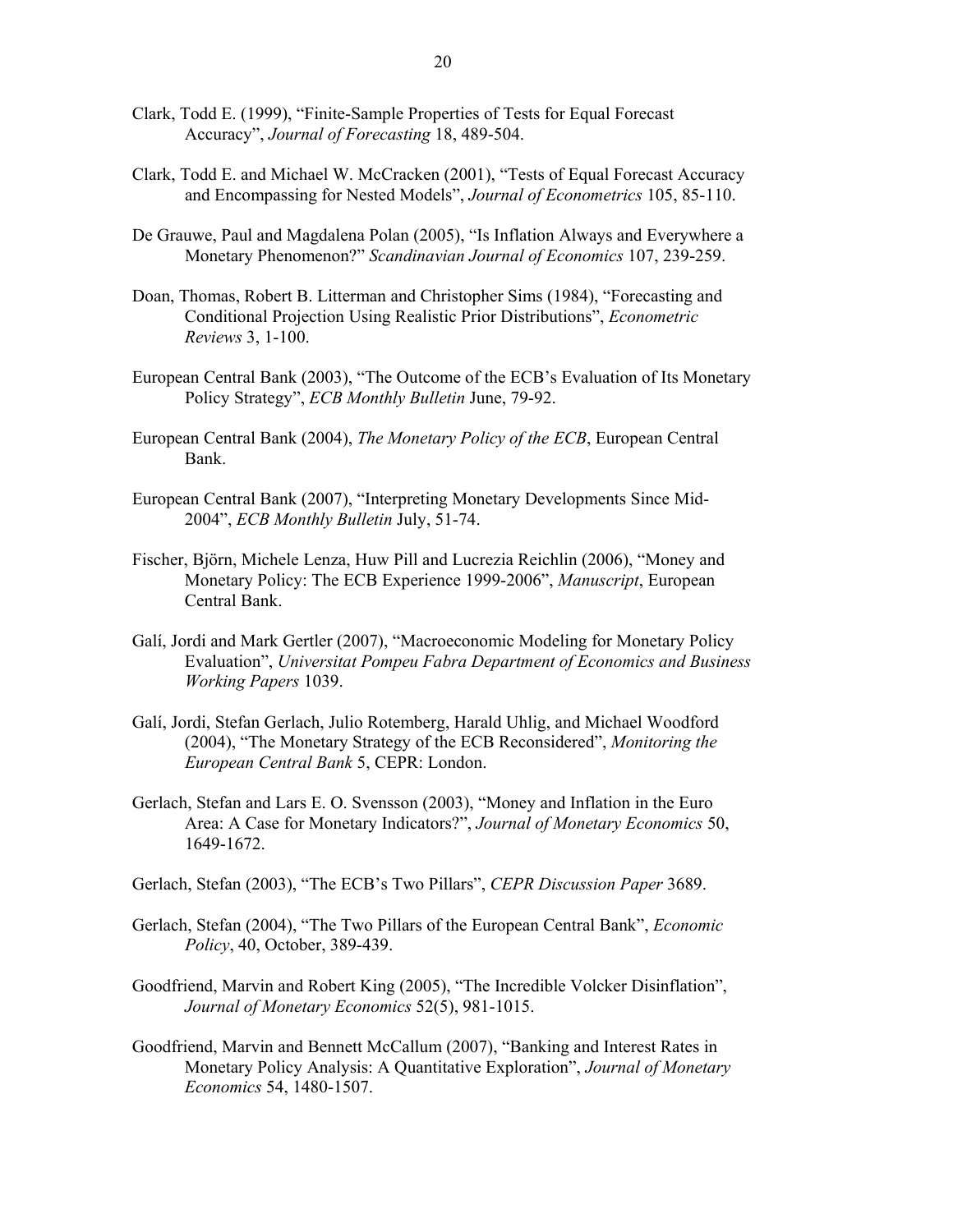- Hale, Galina and Oscar Jordà (2007), "Do Monetary Aggregates Help Forecast Inflation?", *Federal Reserve Bank of San Francisco Economic Letter* 2007-10, 1-3.
- Hamilton, James D. (1994), *Time Series Analysis*, Princeton University Press, Princeton.
- Hofmann, Boris (2006), "Do Monetary Indicators (Still) Predict Euro Area Inflation?", *Deutsche Bundesbank Discussion Paper* 18/2006.
- Ireland, Peter (2004), "Money's Role in the Monetary Business Cycle", *Journal of Money Credit and Banking* 36, 969-983.
- Jaeger, Albert (2003), "The ECB's Money Pillar: An Assessment", *IMF Working Paper* 03/82.
- Jones, Barry and Livio Stracca (2006), "Are Money and Consumption Additively Separable in the Euro Area? A Non-Parametric Approach", *ECB Working Paper* 704.
- Kremer, Jana, Giovanni Lombardo, and Thomas Werner (2003), "Money in a New-Keynesian Model Estimated with German Data", *Deutsche Bundesbank Discussion Paper* 15/2003.
- Litterman, Robert B. (1986), "Forecasting with Bayesian Vector Autoregressions—Five Years of Experience", *Journal of Business and Economic Statistics* 5, 25-38.
- Lucas, Robert (1980), "Two Illustrations of the Quantity Theory of Money", *American Economic Review* 70(5), 1005-1014.
- Lütkepohl, Helmut (1989), "A Note on the Asymptotic Distribution of Impulse Response Functions of Estimated VAR Models with Orthogonal Residuals", *Journal of Econometrics* 42, 371-376.
- McCallum, Bennett (2001), "Monetary Policy Analysis in Models without Money", *NBER Working Paper* 8174.
- Nelson, Edward (2002), "Direct Effects of Base Money on Aggregate Demand: Theory and Evidence", *Journal of Monetary Economics* 49, 687-708.
- Nelson, Edward (2003), "The Future of Monetary Aggregates in Monetary Policy Analysis", *Journal of Monetary Economics* 50, 1029-59.
- Nicoletti-Altimari, Sergio (2001), "Does Money Lead Inflation in the Euro Area?", *European Central Bank Working Paper* 63.
- Neumann, Manfred (2003), "The European Central Bank's First Pillar Reassessed", *Manuscript*, University of Bonn.
- OECD (2007), *Economic Survey of the Euro Area 2007: The Role of Monetary Aggregates in Monetary Policy*, OECD: Paris.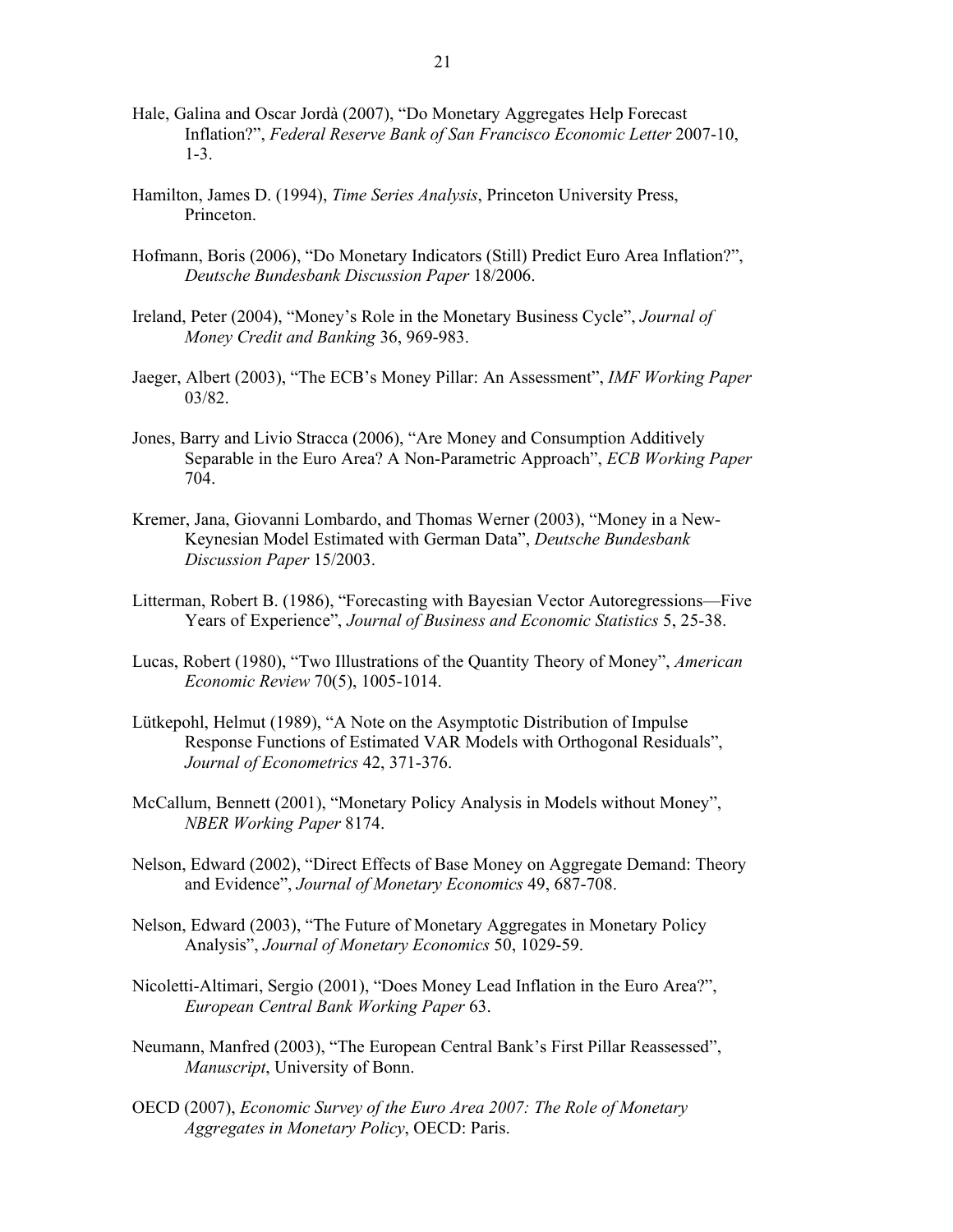- Orphanides, Athanasios (2001), "Monetary Policy Rules Based on Real-Time Data", *American Economic Review* 91, 964-985.
- Orphanides, Athanasios (2003), "Historical Monetary Policy Analysis and the Taylor Rule", *Journal of Monetary Economics*, 50(5), 983-1022.
- Österholm, Pär (2007), "Can Forecasting Performance Be Improved by Considering the Steady State? An Application to Swedish Inflation and Interest Rate", Forthcoming in *Journal of Forecasting*.
- Reynard, Samuel (2007), "Maintaining Low Inflation, Money, Interest Rates, and Policy Stance", *Journal of Monetary Economics* 54(5), 1441-1471.
- Scharnagl, Michael and Christian Schumacher (2007), "Reconsidering the Role of Monetary Indicators for Euro Area Inflation from a Bayesian Perspective Using Group Inclusion Probabilities", *Deutsche Bundesbank Discussion Paper* 09/2007.
- Villani, Mattias (2005), "Inference in Vector Autoregressive Models with an Informative Prior on the Steady State", *Sveriges Riksbank Working Paper* 181.
- Woodford, Michael (2003), *Interest and Prices: Foundations of a Theory of Monetary Policy*, Princeton University Press, Princeton.
- Woodford, Michael (2007a), How Important is Money in the Conduct of Monetary Policy, *NBER Working Paper* 13325.
- Woodford, Michael (2007b), Does a "Two-Pillar Phillips Curve" Justify a Two-Pillar Monetary Policy Strategy?", *Manuscript*, Columbia University.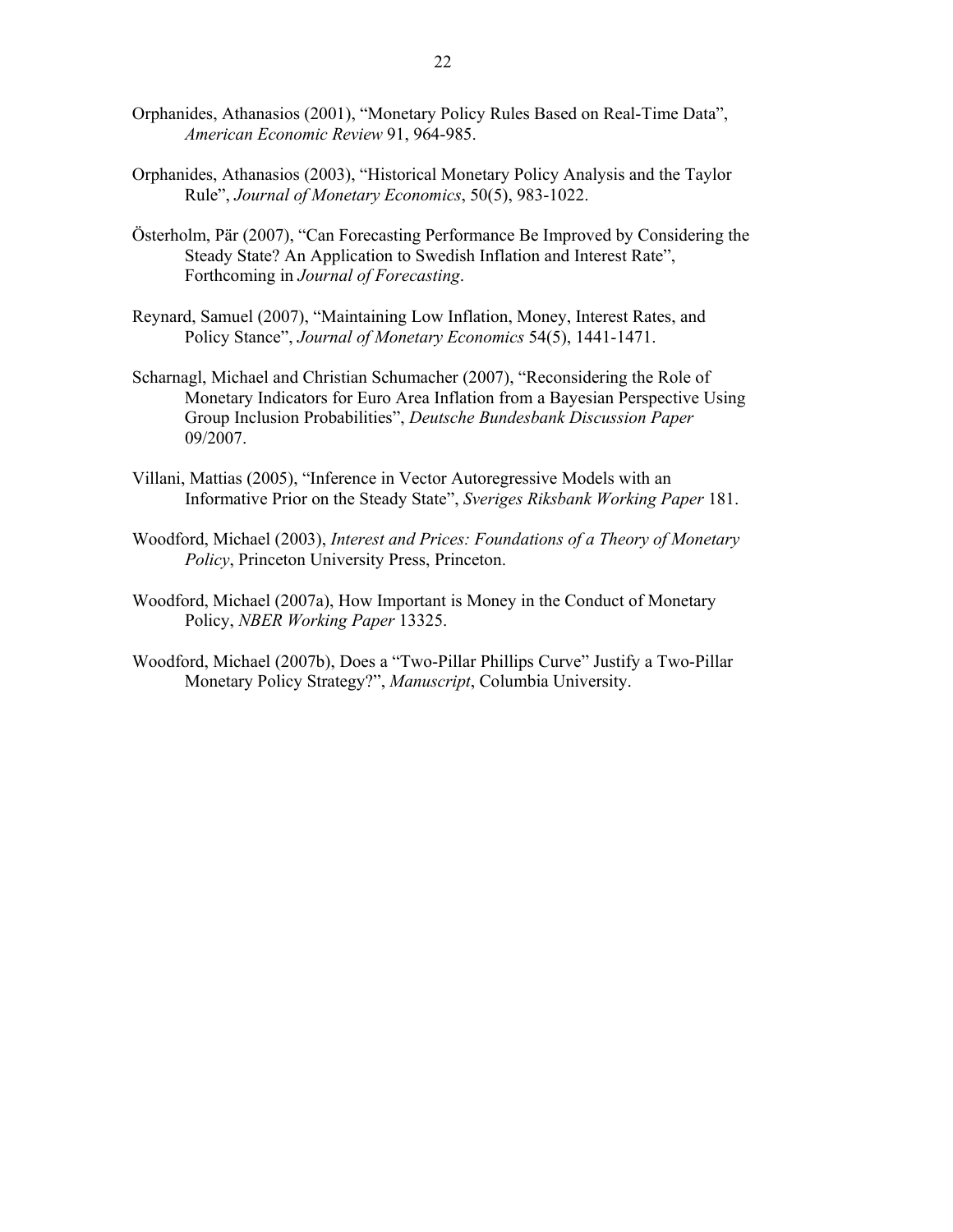### **Appendix 1**

Consider the a simple bivariate BVAR given by

$$
G(L)(x_t - \mu) = \eta_t, \qquad (A1)
$$

where **G**(*L*) and **η**<sub>*t*</sub> are defined as in equation (2) and  $\mathbf{x}_t = (\Delta p_t \ \Delta m_t)'$ . Then noncausality of money for inflation would imply that the lag polynomial  $\mathbf{G}(L)$  is lower triangular, that is,

$$
\mathbf{G}(L) = \begin{pmatrix} g_{\Delta p \Delta p}(L) & 0 \\ g_{\Delta m \Delta p}(L) & g_{\Delta m \Delta m}(L) \end{pmatrix} .
$$
 (A2)

To see the implication for impulse responses, write the BVAR in its vector moving average form as

$$
\mathbf{x}_{t} = \mathbf{\mu} + \mathbf{\Psi}(L)\mathbf{\eta}_{t},\tag{A3}
$$

where  $\Psi(L) = [G(L)]^{-1}$ . The lower triangular form of  $G(L)$  implies that  $\Psi(L)$  also is lower triangular. This can be seen by noting that

$$
\begin{pmatrix} g_{\Delta p\Delta p}(L) & 0 \\ g_{\Delta m\Delta p}(L) & g_{\Delta m\Delta m}(L) \end{pmatrix} \begin{pmatrix} \psi_{11}(L) & \psi_{12}(L) \\ \psi_{21}(L) & \psi_{22}(L) \end{pmatrix} = I,
$$
\n(A4)

implying that  $g_{\Delta p \Delta p}(L) \psi_{12}(L) = 0$  and, accordingly, that  $\psi_{12}(L) = 0$ .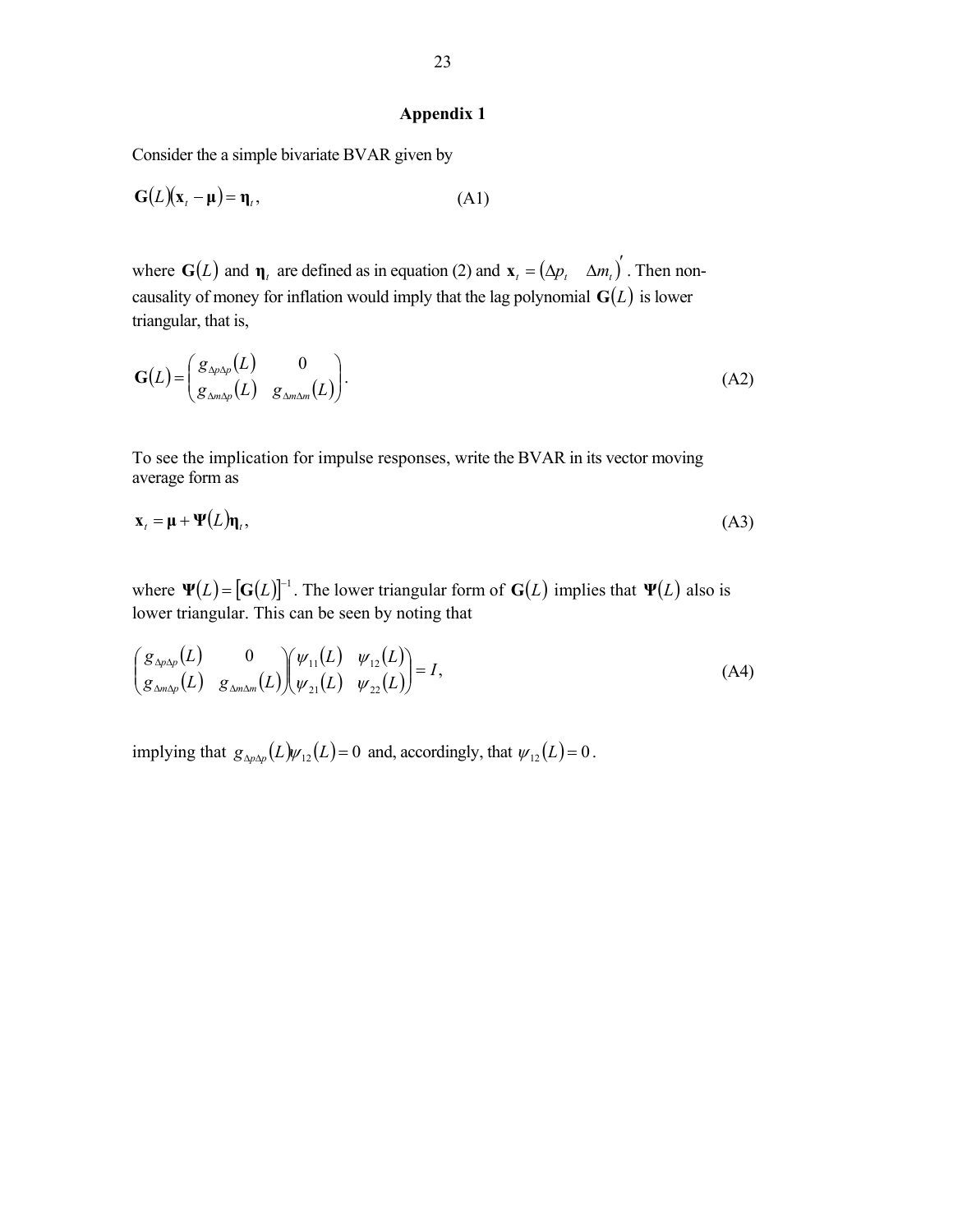# **Appendix 2**

|             |             | 1970Q3-       |             | 1970Q3-       |               | 1988Q3-    |
|-------------|-------------|---------------|-------------|---------------|---------------|------------|
|             |             | 1975Q2/2006Q3 |             | 1975Q2/1988Q2 | 1993Q2/2006Q3 |            |
| Forecasting | Bivariate   | Univariate    | Bivariate   | Univariate    | Bivariate     | Univariate |
| horizon in  | <b>BVAR</b> | <b>BAR</b>    | <b>BVAR</b> | <b>BAR</b>    | <b>BVAR</b>   | <b>BAR</b> |
| quarters    |             |               |             |               |               |            |
| ш           | 0.252       | 0.259         | 0.297       | 0.304         | 0.203         | 0.205      |
| 2           | 0.463       | 0.475         | 0.598       | 0.616         | 0.304         | 0.307      |
| 3           | 0.704       | 0.714         | 0.980       | 0.996         | 0.391         | 0.403      |
| 4           | 1.028       | 1.043         | 1.442       | 1.460         | 0.563         | 0.583      |
| 5           | 1.207       | 1.229         | 1.735       | 1.754         | 0.611         | 0.637      |
| 6           | 1.374       | 1.396         | 1.998       | 2.020         | 0.665         | 0.698      |
| 7           | 1.516       | 1.554         | 2.201       | 2.234         | 0.734         | 0.768      |
| 8           | 1.625       | 1.680         | 2.351       | 2.409         | 0.779         | 0.815      |
| 9           | 1.726       | 1.789         | 2.485       | 2.572         | 0.823         | 0.857      |
| 10          | 1.796       | 1.889         | 2.578       | 2.702         | 0.862         | 0.899      |
| 11          | 1.877       | 1.991         | 2.677       | 2.841         | 0.896         | 0.931      |
| 12          | 1.957       | 2.091         | 2.798       | 2.988         | 0.922         | 0.957      |

*Table A1. Root mean square error of four-quarter ended CPI inflation forecasts (Fig. 2).* 

*Table A2. Diebold and Mariano test for the Euro area; bivariate versus univariate model.* 

| Forecasting horizon | 1970Q3-       | 1970Q3-       | 1988Q3-              |
|---------------------|---------------|---------------|----------------------|
| in quarters         | 1975Q2/2006Q3 | 1975Q2/1988Q2 | 1993Q2/2006Q3        |
|                     | 1.077         | 0.657         | 0.554                |
|                     | 0.839         | 0.677         | 0.867                |
|                     | 0.447         | 0.342         | $1.848***$           |
|                     | 0.438         | 0.274         | 1.817                |
|                     | 0.506         | 0.237         | 1.811                |
| 6                   | 0.484         | 0.248         | $1.767**$            |
|                     | 0.753         | 0.368         | $1.666$ **           |
| 8                   | 0.989         | 0.678         | $1.549$ <sup>*</sup> |
| 9                   | 1.083         | 1.004         | 1.412                |
| 10                  | $1.567*$      | 1.388*        | $1.403*$             |
| 11                  | $1.704***$    | $1.622*$      | $1.303*$             |
| 12                  | 1.759         | 1.658         |                      |

Notes: As discussed in the main text, the DM test is not directly applicable in this case and only indicative of the statistical relevance of the difference in *RMSE* based on the previous table. A "\*\*" indicates significance at the 5 percent level, and a "\*" indicates significance at the 10 percent level using the standard-normal approximation.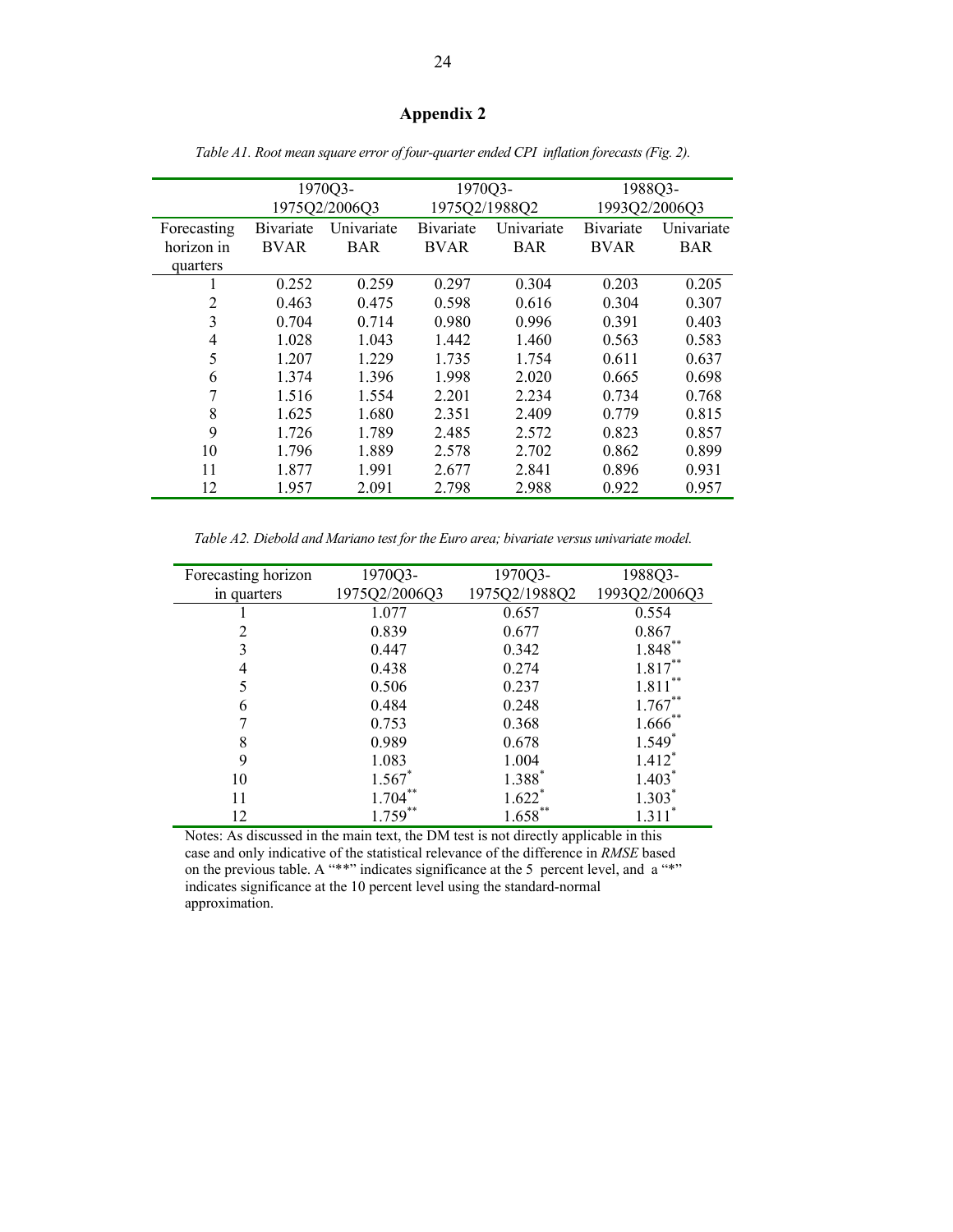|             |                   | 1970Q31975Q2/2006Q3 |                   | 1970Q31975Q2/1988Q2 | 1988Q31993Q2/2006Q3 |            |
|-------------|-------------------|---------------------|-------------------|---------------------|---------------------|------------|
| Forecasting | <b>B</b> ivariate | Univariate          | <b>B</b> ivariate | Univariate          | <b>B</b> ivariate   | Univariate |
| horizon in  | <b>BVAR</b>       | <b>BAR</b>          | <b>BVAR</b>       | <b>BAR</b>          | <b>BVVAR</b>        | <b>BAR</b> |
| quarters    |                   |                     |                   |                     |                     |            |
|             | 0.271             | 0.291               | 0.331             | 0.355               | 0.225               | 0.228      |
| 2           | 0.529             | 0.580               | 0.703             | 0.767               | 0.374               | 0.379      |
| 3           | 0.833             | 0.921               | 1.163             | 1.276               | 0.528               | 0.538      |
| 4           | 1.227             | 1.361               | 1.714             | 1.871               | 0.757               | 0.773      |
| 5           | 1.478             | 1.637               | 2.079             | 2.251               | 0.834               | 0.849      |
| 6           | 1.697             | 1.867               | 2.380             | 2.557               | 0.905               | 0.921      |
| 7           | 1.894             | 2.080               | 2.629             | 2.804               | 0.980               | 0.995      |
| 8           | 2.064             | 2.255               | 2.838             | 3.004               | 1.032               | 1.045      |
| 9           | 2 2 2 1           | 2.411               | 3.020             | 3.179               | 1.080               | 1.090      |
| 10          | 2.366             | 2.561               | 3.175             | 3.324               | 1.122               | 1.133      |
| 11          | 2.501             | 2.694               | 3.317             | 3.447               | 1.156               | 1.166      |
| 12          | 2.615             | 2.813               | 3.431             | 3.552               | 1.186               | 1.196      |

*Table A3. Root mean square error of fourquarter ended CPI inflation forecasts (diffuse priors, Fig 5).* 

*Table A4. Diebold and Mariano test for the Euro area; bivariate versus univariate model (diffuse priors).* 

| Forecasting<br>horizon in |                       | 1970Q31975Q2/2006Q3 1970Q31975Q2/1988Q2 1988Q31993Q2/2006Q3 |                      |
|---------------------------|-----------------------|-------------------------------------------------------------|----------------------|
| quarters                  |                       |                                                             |                      |
|                           | $3.299$ <sup>**</sup> | $2.723***$                                                  | 1.027                |
| $\overline{c}$            | 3.783**               | $2.990**$                                                   | 1.265                |
| 3                         | $2.927$ **            | $2.293***$                                                  | $1.908***$           |
| 4                         | $2.668$ **            | $1.918***$                                                  | $1.950**$            |
| 5                         | $2.535***$            | $1.733***$                                                  | $1.734***$           |
| 6                         | $2.476**$             | $1.630*$                                                    | $1.674$ **           |
|                           | $2.522***$            | $1.563*$                                                    | $1.543*$             |
| 8                         | $2.479**$             | $1.516*$                                                    | $1.414*$             |
| 9                         | $2.447**$             | $1.509*$                                                    | $1.341$ <sup>*</sup> |
| 10                        | $2.461$ **            | $1.494*$                                                    | $1.445*$             |
| 11                        | $2.378***$            | $1.430*$                                                    | $1.399*$             |
| 12                        | $2.332***$            | $1.424$ <sup>*</sup>                                        | $1.409*$             |

Notes: As discussed in the main text, the DM test is not directly applicable in this case and only indicative of the statistical relevance of the difference in *RMSE* based on the previous table. A "\*\*" indicates significance at the 5 percent level, and a "\*" indicates significance at the 10 percent level using the standard-normal approximation.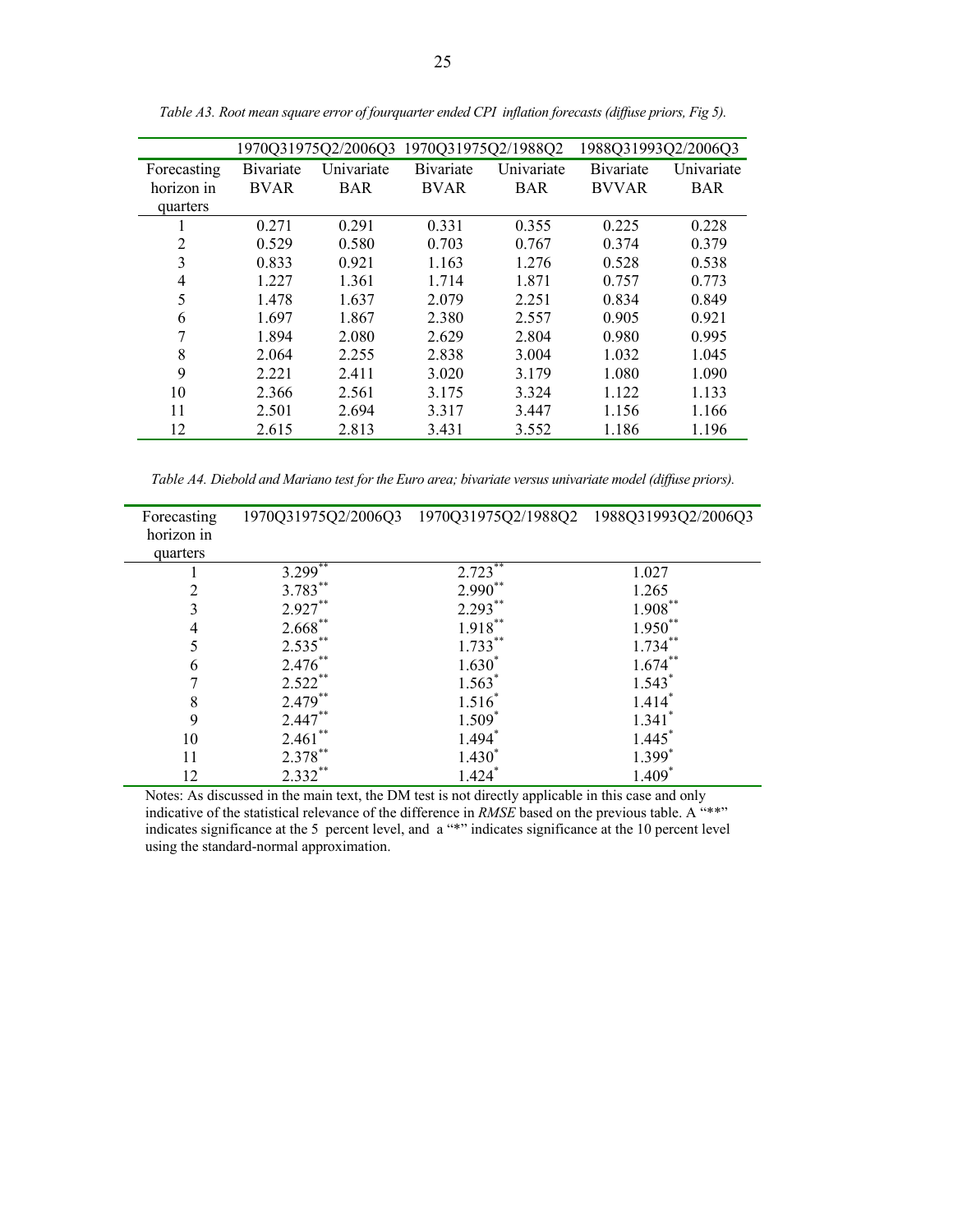|             |                   | 1970Q31975Q2/2006Q3 |                   | 1970Q31975Q2/1988Q2 |             | 1988Q31993Q2/2006Q3 |
|-------------|-------------------|---------------------|-------------------|---------------------|-------------|---------------------|
| Forecasting | <b>B</b> ivariate | Univariate          | <b>B</b> ivariate | Univariate          | Bivariate   | Univariate          |
| horizon in  | <b>BVAR</b>       | <b>BAR</b>          | <b>BVAR</b>       | <b>BAR</b>          | <b>BVAR</b> | <b>BAR</b>          |
| quarters    |                   |                     |                   |                     |             |                     |
|             | 0.257             | 0.259               | 0.297             | 0.304               | 0.202       | 0.205               |
| 2           | 0.463             | 0.475               | 0.585             | 0.616               | 0.296       | 0.307               |
| 3           | 0.684             | 0.714               | 0.928             | 0.996               | 0.381       | 0.403               |
| 4           | 0.981             | 1.043               | 1.332             | 1.460               | 0.548       | 0.583               |
| 5           | 1.123             | 1.229               | 1.563             | 1.754               | 0.591       | 0.637               |
| 6           | 1.253             | 1.396               | 1.768             | 2.020               | 0.647       | 0.698               |
| 7           | 1.377             | 1.554               | 1.936             | 2.234               | 0.711       | 0.768               |
| 8           | 1.466             | 1.680               | 2.065             | 2.409               | 0.753       | 0.815               |
| 9           | 1.554             | 1.789               | 2.191             | 2.572               | 0.792       | 0.857               |
| 10          | 1.621             | 1.889               | 2.269             | 2.702               | 0.828       | 0.899               |
| 11          | 1.684             | 1.991               | 2.345             | 2.841               | 0.852       | 0.931               |
| 12          | 1.752             | 2.091               | 2.442             | 2.988               | 0.871       | 0.957               |

*Table A5. Root mean square error of fourquarter ended CPI inflation forecasts (M3based, Fig. 6).* 

*Table A6. Diebold and Mariano test for the Euro area; bivariate versus univariate model (M3based).* 

| Forecasting    |                    | 1970Q31975Q2/2006Q3 1970Q31975Q2/1988Q2 1988Q31993Q2/2006Q3 |                       |
|----------------|--------------------|-------------------------------------------------------------|-----------------------|
| horizon in     |                    |                                                             |                       |
| quarters       |                    |                                                             |                       |
|                | 0.348              | 0.404                                                       | $1.424$ <sup>*</sup>  |
| $\overline{2}$ | 0.596              | 0.744                                                       | $2.356$ **            |
| 3              | 0.716              | 0.855                                                       | $1.979**$             |
| 4              | 0.782              | 0.910                                                       | $1.871***$            |
| 5              | 0.860              | 0.938                                                       | $1.897**$             |
| 6              | 0.950              | 1.003                                                       | $1.806***$            |
|                | 1.059              | 1.071                                                       | $1.748***$            |
| 8              | 1.204              | 1.223                                                       | $1.688$ <sup>**</sup> |
| 9              | $1.323*$           | $1.363*$                                                    | 1.580*                |
| 10             | $1.474*$           | $1.517*$                                                    | $1.500*$              |
| 11             | $1.570^{^{\circ}}$ | $1.604*$                                                    | $1.424$ <sup>*</sup>  |
| 12             | $1.597*$           | $1.616^*$                                                   | $1.360^*$             |

Notes: As discussed in the main text, the DM test is not directly applicable in this case and only indicative of the statistical relevance of the difference in *RMSE* based on the previous table. A "\*\*" indicates significance at the 5 percent level, and a "\*" indicates significance at the 10 percent level using the standard-normal approximation.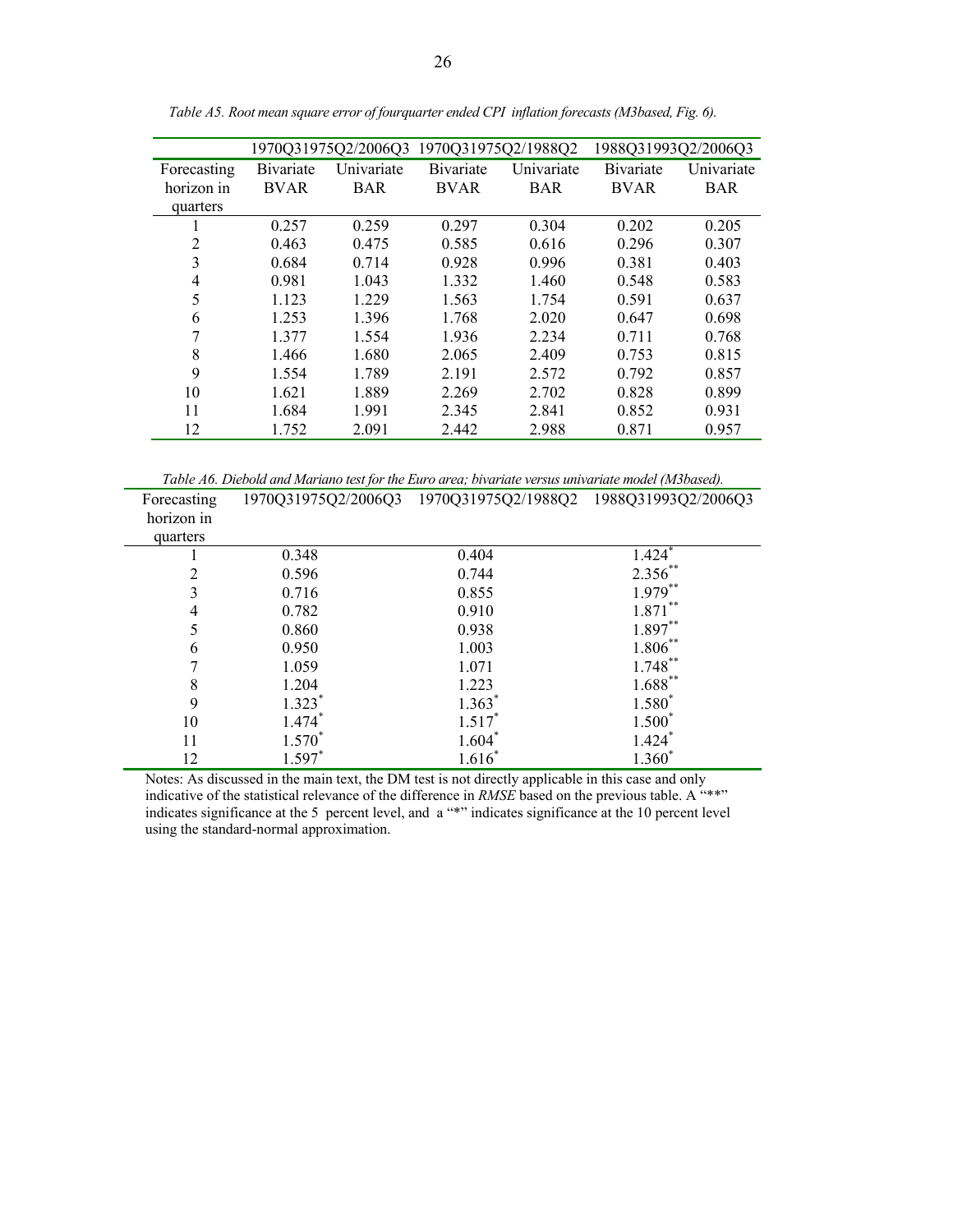|                     | 1970Q31975Q2/1993Q2 |            | 1993Q31998Q2/2006Q3 |            |
|---------------------|---------------------|------------|---------------------|------------|
| Forecasting horizon | Bivariate           | Univariate | <b>B</b> ivariate   | Univariate |
| in quarters         | <b>BVAR</b>         | <b>BAR</b> | <b>BVAR</b>         | <b>BAR</b> |
|                     | 0.277               | 0.287      | 0.210               | 0.211      |
| 2                   | 0.538               | 0.564      | 0.272               | 0.273      |
| 3                   | 0.859               | 0.883      | 0.301               | 0.304      |
| 4                   | 1.260               | 1.287      | 0.387               | 0.398      |
| 5                   | 1.498               | 1.540      | 0.364               | 0.375      |
| 6                   | 1.722               | 1.749      | 0.355               | 0.370      |
|                     | 1.894               | 1.938      | 0.368               | 0.387      |
| 8                   | 2.021               | 2.087      | 0.375               | 0.391      |
| 9                   | 2.147               | 2.221      | 0.384               | 0.399      |
| 10                  | 2.225               | 2.333      | 0.382               | 0.399      |
| 11                  | 2.313               | 2.449      | 0.369               | 0.388      |
| 12                  | 2.416               | 2.573      | 0.365               | 0.384      |

*Table A7. Root mean square error of fourquarter ended CPI inflation forecasts (breakpoint 1993Q2, Fig. 7).* 

*Table A8. Diebold and Mariano test for the Euro area; bivariate versus univariate model.* 

|             | Forecasting horizon 1970Q31975Q2/1993Q2 1993Q31998Q2/2006Q3 |             |
|-------------|-------------------------------------------------------------|-------------|
| in quarters |                                                             |             |
|             | 1.026                                                       | 0.381       |
| 2           | 1.122                                                       | 0.539       |
| 3           | 0.616                                                       | 1.185       |
| 4           | 0.491                                                       | $1.997**$   |
| 5           | 0.642                                                       | $1.708***$  |
| 6           | 0.369                                                       | $1.886***$  |
| 7           | 0.577                                                       | $1.899**$   |
| 8           | 0.887                                                       | **<br>1.711 |
| 9           | 0.959                                                       | $1.534*$    |
| 10          | $1.438*$                                                    | $1.609*$    |
| 11          | $1.659**$                                                   | 1.586       |
| 12          | $***$<br>1.671                                              | 1.531       |

Notes: As discussed in the main text, the DM test is not directly applicable in this case and only indicative of the statistical relevance of the difference in *RMSE* based on the previous table. A "\*\*" indicates significance at the 5 percent level, and a "\*" indicates significance at the 10 percent level using the standard-normal approximation.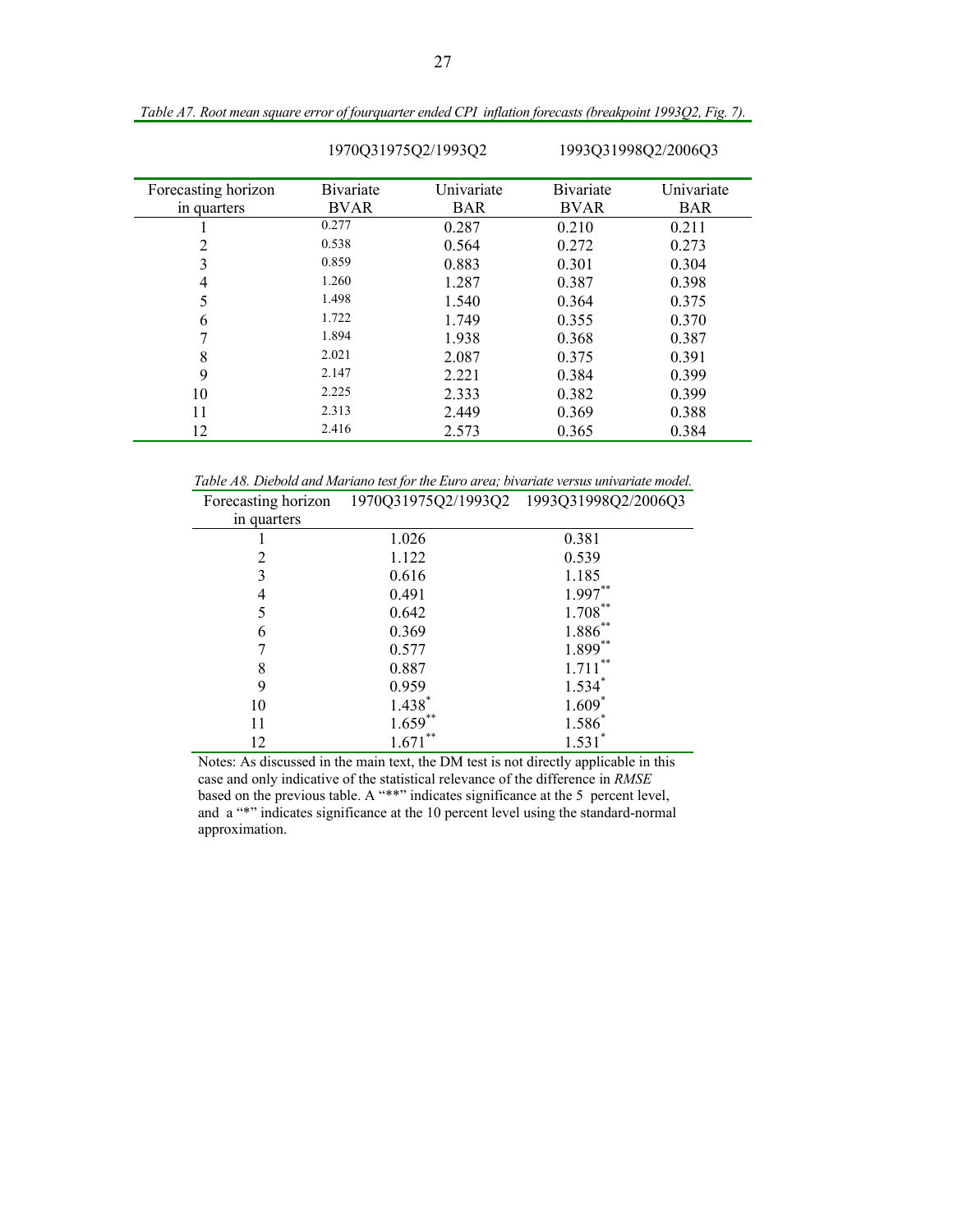|                | 1970Q31977Q2/2006Q3 |             | 1970Q31977Q2/1988Q2 |             | 1988Q31995Q2/2006Q3 |             |
|----------------|---------------------|-------------|---------------------|-------------|---------------------|-------------|
| Forecasting    | Fourvariate         | Trivariate  | Fourvariate         | Trivariate  | Fourvariate         | Trivariate  |
| horizon in     | <b>BVAR</b>         | <b>BVAR</b> | <b>BVAR</b>         | <b>BVAR</b> | <b>BVAR</b>         | <b>BVAR</b> |
| quarters       |                     |             |                     |             |                     |             |
|                | 0.248               | 0.254       | 0.308               | 0.308       | 0.209               | 0.213       |
| $\overline{c}$ | 0.476               | 0.492       | 0.665               | 0.677       | 0.315               | 0.322       |
| 3              | 0.738               | 0.762       | 1.101               | 1.133       | 0.420               | 0.431       |
| 4              | 1.073               | 1.119       | 1.609               | 1.672       | 0.592               | 0.605       |
| 5              | 1.275               | 1.346       | 1.949               | 2.043       | 0.646               | 0.651       |
| 6              | 1.471               | 1.558       | 2.272               | 2.393       | 0.686               | 0.691       |
|                | 1.679               | 1.788       | 2.587               | 2.735       | 0.733               | 0.737       |
| 8              | 1.879               | 2.004       | 2.896               | 3.069       | 0.763               | 0.767       |
| 9              | 2.083               | 2.221       | 3.199               | 3.400       | 0.768               | 0.771       |
| 10             | 2.276               | 2.440       | 3.495               | 3.725       | 0.790               | 0.794       |
| 11             | 2.453               | 2.641       | 3.759               | 4.024       | 0.802               | 0.806       |
| 12             | 2.605               | 2.809       | 3.986               | 4.278       | 0.786               | 0.791       |

*Table A9. Root mean square error of fourquarter ended CPI inflation forecasts (Fig. 8).* 

*Table A10. Diebold and Mariano test for the Euro area; fourvariate versus trivariate VAR.* 

|             |                      | . <i>.</i>                                                  |            |
|-------------|----------------------|-------------------------------------------------------------|------------|
| Forecasting |                      | 1970Q31977Q2/2006Q3 1970Q31977Q2/1988Q2 1988Q31995Q2/2006Q3 |            |
| horizon in  |                      |                                                             |            |
| quarters    |                      |                                                             |            |
|             | 0.922                | 0.038                                                       | $1.511^*$  |
| 2           | 1.152                | 0.499                                                       | $2.165***$ |
| 3           | 0.955                | 0.737                                                       | $2.899***$ |
| 4           | 1.168                | 0.932                                                       | $2.620**$  |
| 5           | 1.272                | 1.020                                                       | 1.183      |
| 6           | 1.231                | 1.030                                                       | 0.946      |
| 7           | 1.275                | 1.044                                                       | 0.771      |
| 8           | $1.285$ <sup>*</sup> | 1.067                                                       | 0.669      |
| 9           | 1.244                | 1.144                                                       | 0.427      |
| 10          | $1.310*$             | 1.198                                                       | 0.496      |
| 11          | $1.327*$             | 1.233                                                       | 0.598      |
| 12          | $1.293*$             | 1.237                                                       | 0.717      |

Notes: As discussed in the main text, the DM test is not directly applicable in this case and only indicative of the statistical relevance of the difference in *RMSE* based on the previous table. A "\*\*" indicates significance at the 5 percent level, and a "\*" indicates significance at the 10 percent level using the standard-normal approximation.